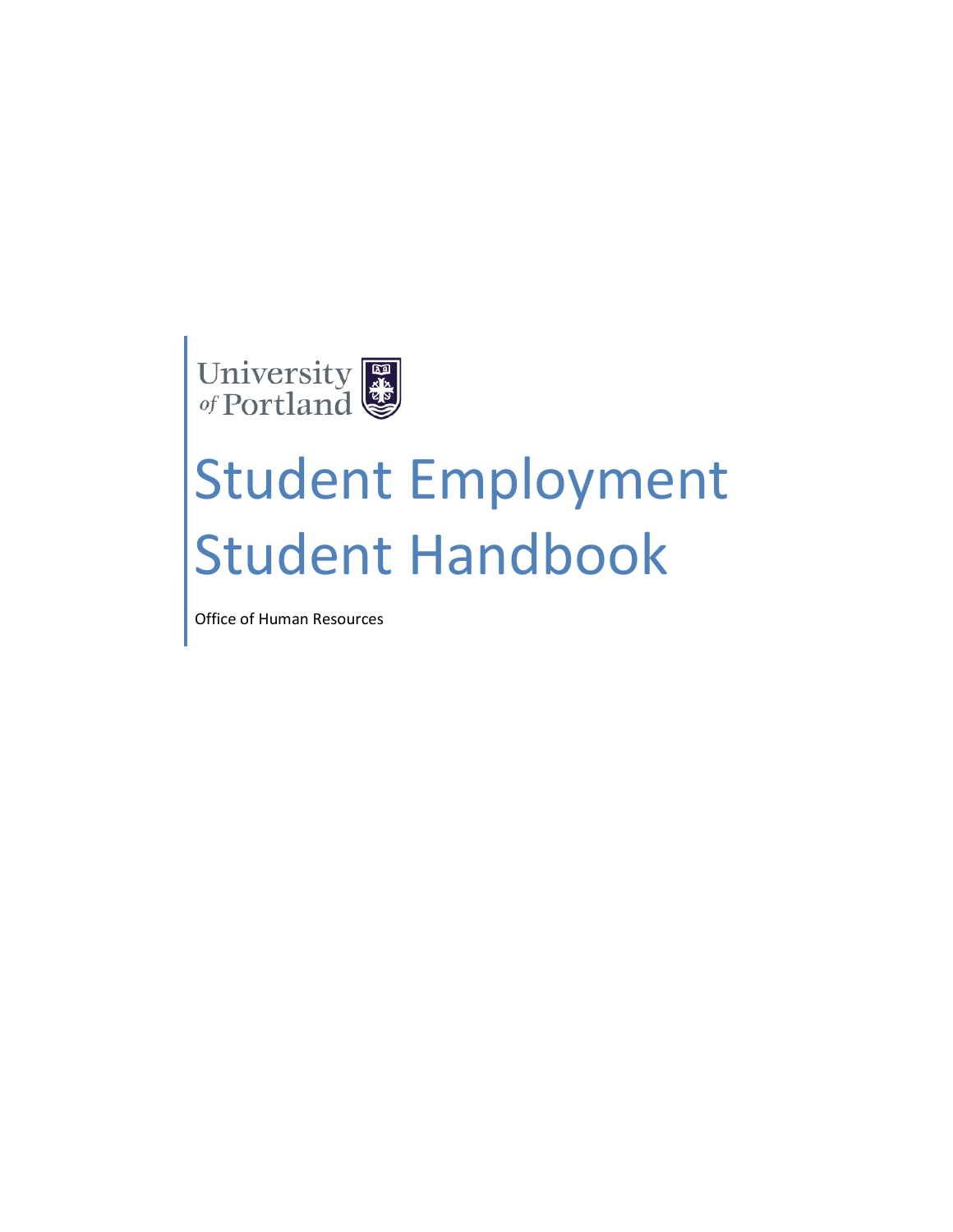# <span id="page-1-0"></span>**Table of Contents**

### **Table of Contents**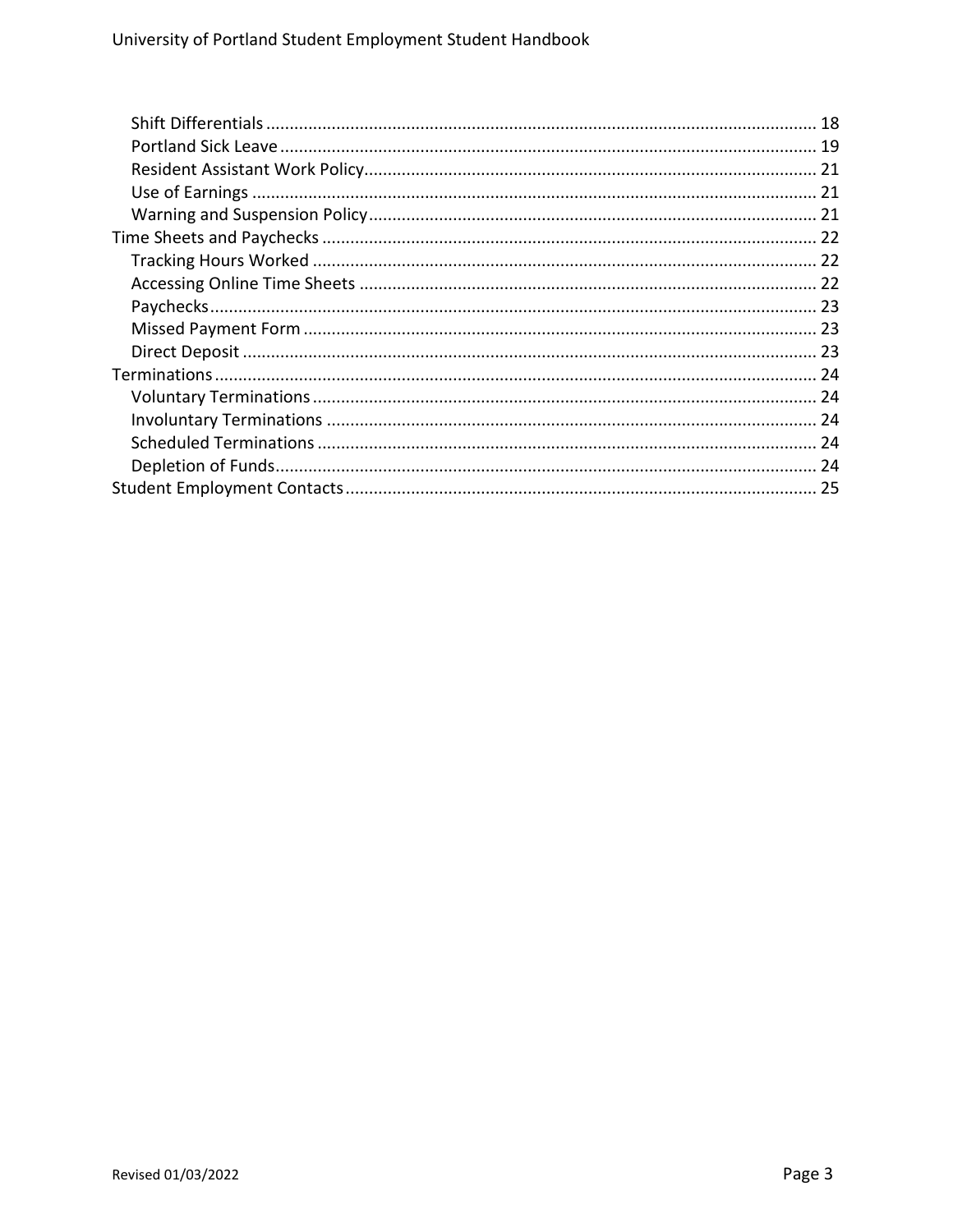# <span id="page-3-0"></span>Introduction

The purpose of this manual is to provide University of Portland student employees and potential employees with information regarding student employment opportunities, programs, and standard procedures. Our goal is to have the employment process run smoothly and efficiently for each Supervisor and Student Employee.

The Student Employment Student Handbook is updated as needed and stored as a PDF on the Student Employment website. If you print a copy, please check the Student Employment website periodically for updates. If you cannot find what you are looking for, please contact the Student Employment Coordinator located in the Office of Financial Aid.

#### <span id="page-3-1"></span>**Description of the Student Employment Program**

The opportunity for a student to work is a fundamental part of the University's philosophy, based firmly in the conviction that a meaningful and rewarding work experience is an educational benefit of lasting value. For this reason, the University of Portland designates significant funding each year for student employment. While some students qualify for the Federal Work-Study program, almost twice as many students work on campus earning Student Employment Institutional Funds (SEIF).

*The University of Portland Student Employment Program is intended to*:

- Provide students with financial support for doing worthwhile work when enrolled in a matriculated program at the University.
- Meet the needs of the University and other employers to perform day-to-day operations.
- Offer students valuable learning experiences to complement college and career goals.
- Help students develop good work habits and a positive attitude toward work.
- Prepare students for life beyond the University.

*The University of Portland Student Employment Program is not intended to:*

• Displace permanent staff members.

Through the Student Employment Program, students earn money throughout the year to help with expenses while at the University. Most students use their income for travel and personal expenses or save it for the next semester's educational expenses.

The University's Student Employment Program is administered by the Office of Human Resources, in coordination with the Payroll Office, in consultation with the Office of Financial Aid, and with the help of every supervisor across campus.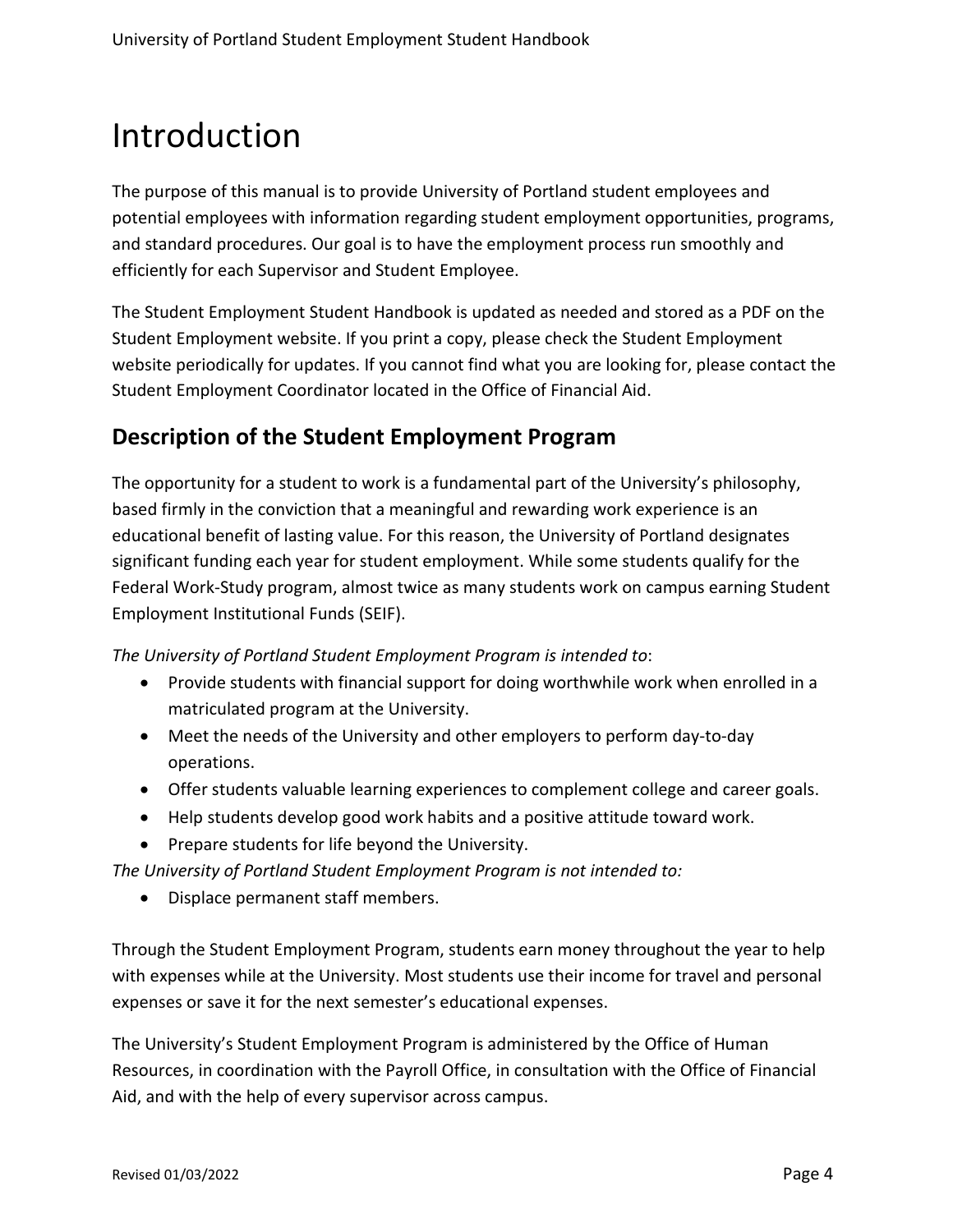#### <span id="page-4-0"></span>**Student Employment Eligibility at UP**

To be eligible to work, a student must be admitted to a University of Portland degree or certificate program and registered at least half time (6 credit hours for undergraduates; 5 credit hours for graduates) during the current semester in which the student works. The only exception to this enrollment requirement is during the summer, in which case the student must be pre-registered for at least 6 undergraduate credit hours or 5 graduate credit hours for the following fall semester.

Seniors graduating in the spring cannot work past May 15. If a student is graduating at the end of summer, they must be enrolled in at least 6 credits total (both summer sessions combined) to be eligible to work through the summer. If a student has completed all their necessary credits to graduate at the end of summer session one, they must stop working no later than July 15. If a student is taking classes in summer session two, they can work through August 15.

First time first year and transfer students are eligible to begin working *on the first day of classes* during fall semester. Any student who would like to begin working prior to the first day of classes will need to be approved by the Student Employment Coordinator. The student must be a local resident and not require early housing, as well as their account must be paid in full. If an approval has been made for a student to begin working prior to the first day of classes, they can begin as early as August 16.

A student can apply for a student employment position through the online HireTouch Job Board using their UP email address. A Supervisor will submit a hiring proposal to hire an applicant. The Student Employment Office will confirm that a student is eligible for student employment and communicate to that candidate any hiring paperwork that needs to be completed. If the candidate is eligible and has completed hiring paperwork, the Student Employment Coordinator will send email communication to the supervisor and student employee that they can begin working in the position. A student cannot begin working until that communication is received.

#### <span id="page-4-1"></span>*International Students*

University students who are citizens of other countries may be eligible to work on campus if they meet specific eligibility requirements. International Students should check with the International Student Services Office for further information regarding eligibility to work. International Students may not work past the date they receive their diploma per federal regulations.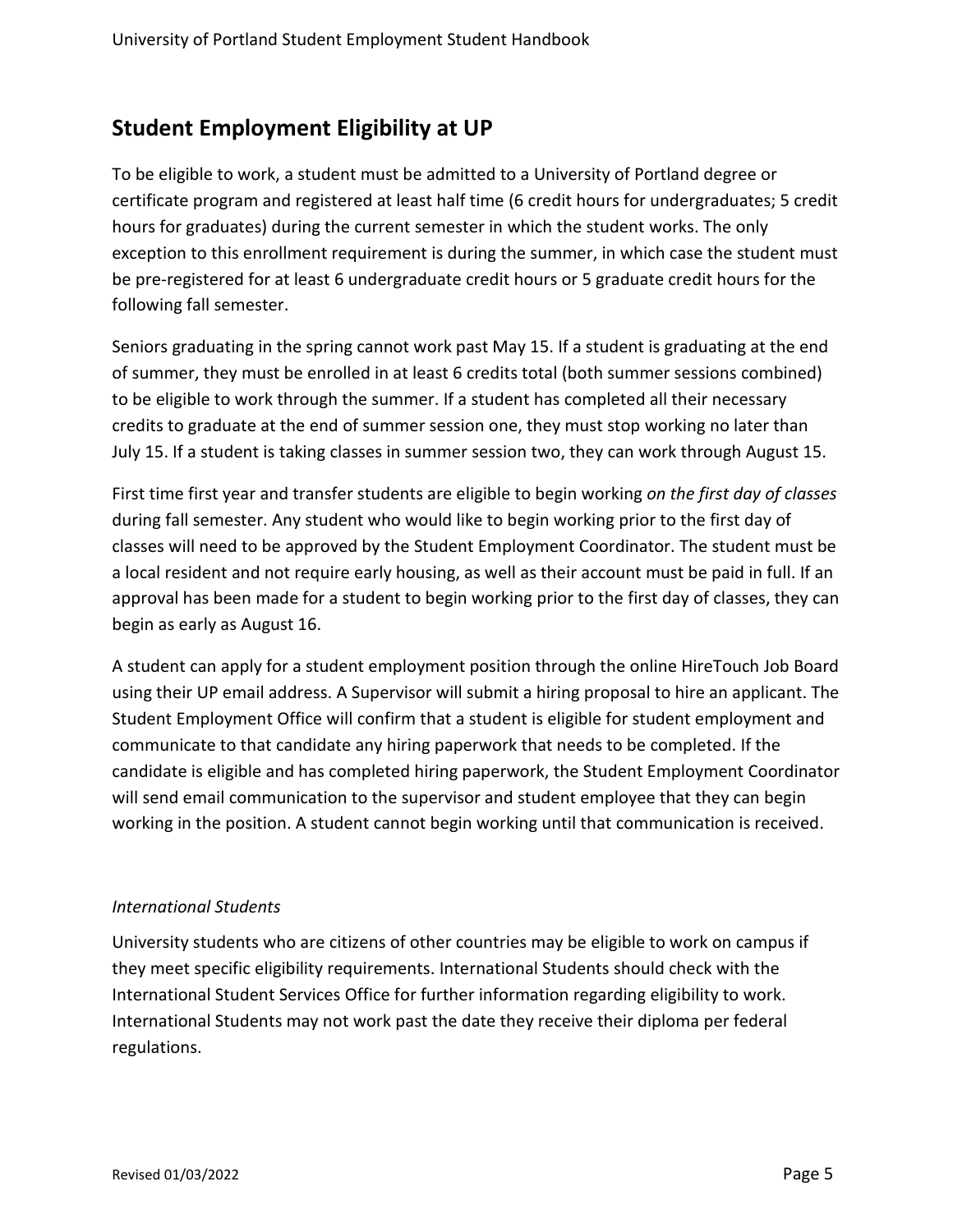#### <span id="page-5-0"></span>*Eligibility Dates*

**Fall:** August 16 – December 15 (or the last day of classes, whichever is later.)

**Spring:** January 15 – May 15 *(graduating students cannot* not *work past May 15.)*

**Summer:** May 16 – August 15

Winter Break: December 16 – January 15 (or the first day of classes, whichever is earlier.) (Students who attend classes during the fall and are registered for the spring can work during winter break, with the exception of the holiday shutdown period, which is December 24 -January 1.)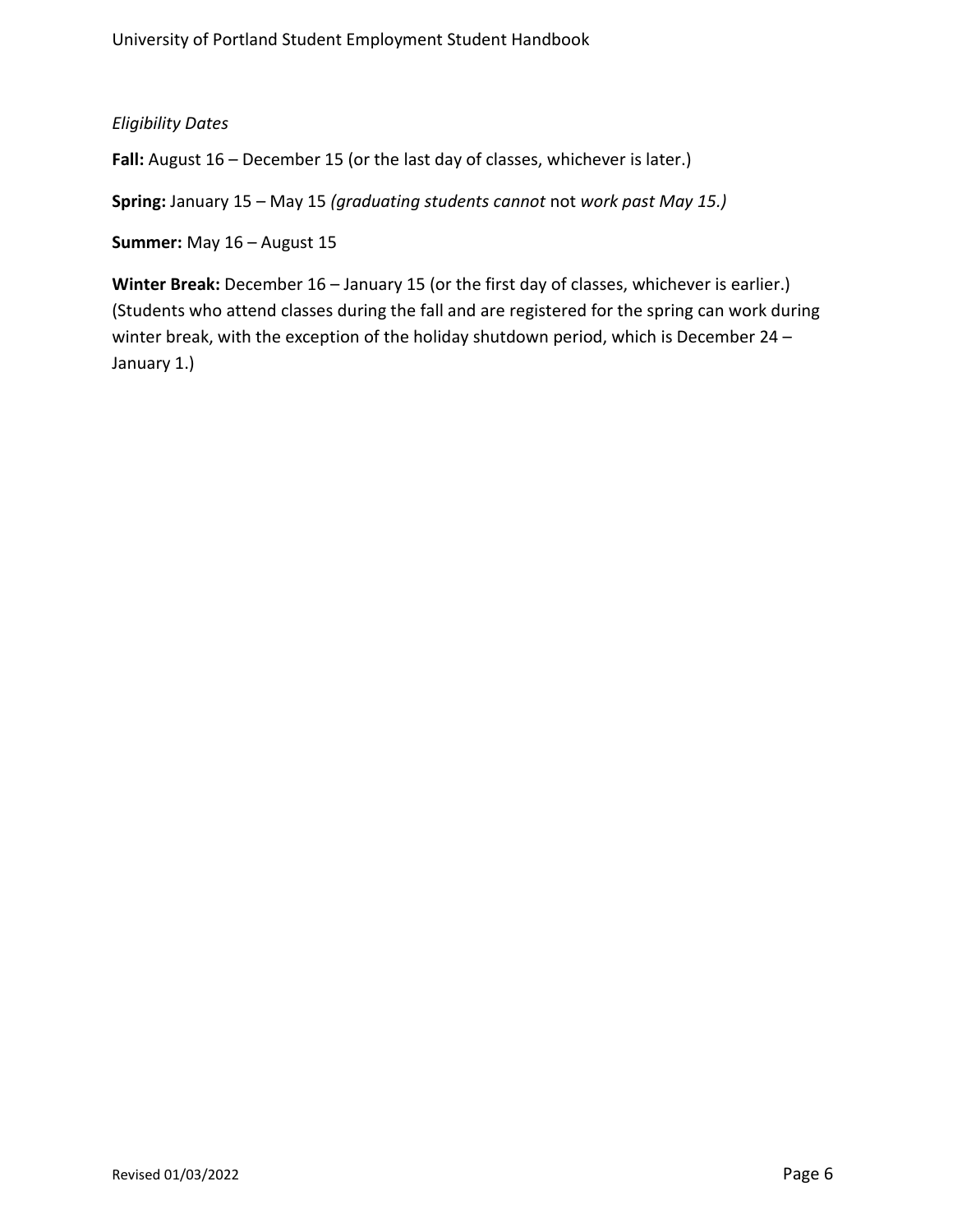# <span id="page-6-0"></span>Wages

#### <span id="page-6-1"></span>**Federal Work-Study**

Federal Work-Study is a financial aid program. Each year, the federal government provides funding for employment programs in order to enable students with demonstrated financial need to work while attending college.

Federal Work-Study (FWS) is offered to undergraduate students who apply for financial aid and meet the Office of Financial Aid FWS awarding guidelines. Federal Work-Study recipients may work and earn FWS funds during the fall and spring semesters in most on-campus jobs, some off-campus jobs for non-profit organizations, or with local schools as reading/math tutors. As an added benefit for these students, FWS wages are more advantageous on the next year's FAFSA. Having FWS as part of your financial aid award does not guarantee employment.

Federal Work-Study is not awarded during the summer and may only be earned from August 16 through the last pay period of the Spring Semester each year (April 30 or May 15, depending on the Academic Calendar). Funds will be received via a student employment paycheck.

When the federal funds awarded to the University for the year are exhausted, all positions (except [Community Service Work-Study](#page-9-0) positions) being funded by FWS will be switched to SEIF. This switch will happen on an administrative level; this change will not affect a student's employment status other than generating a new time sheet selection for the position being paid from SEIF instead of FWS funds.

### <span id="page-6-2"></span>**Student Employment Institutional Funds (SEIF)**

Students who are not eligible for Federal Work-Study may still work on-campus. These students are paid using Student Employment Institutional Funds (SEIF) and represent the majority of students employed by UP.

While other colleges and universities limit student employment to only those students eligible for Federal Work-Study, an institutional student employment budget allows University of Portland students to have more opportunities regardless of FWS eligibility. It also enables FWS students to continue working on campus after they have earned their FWS award or if their FWS eligibility changes.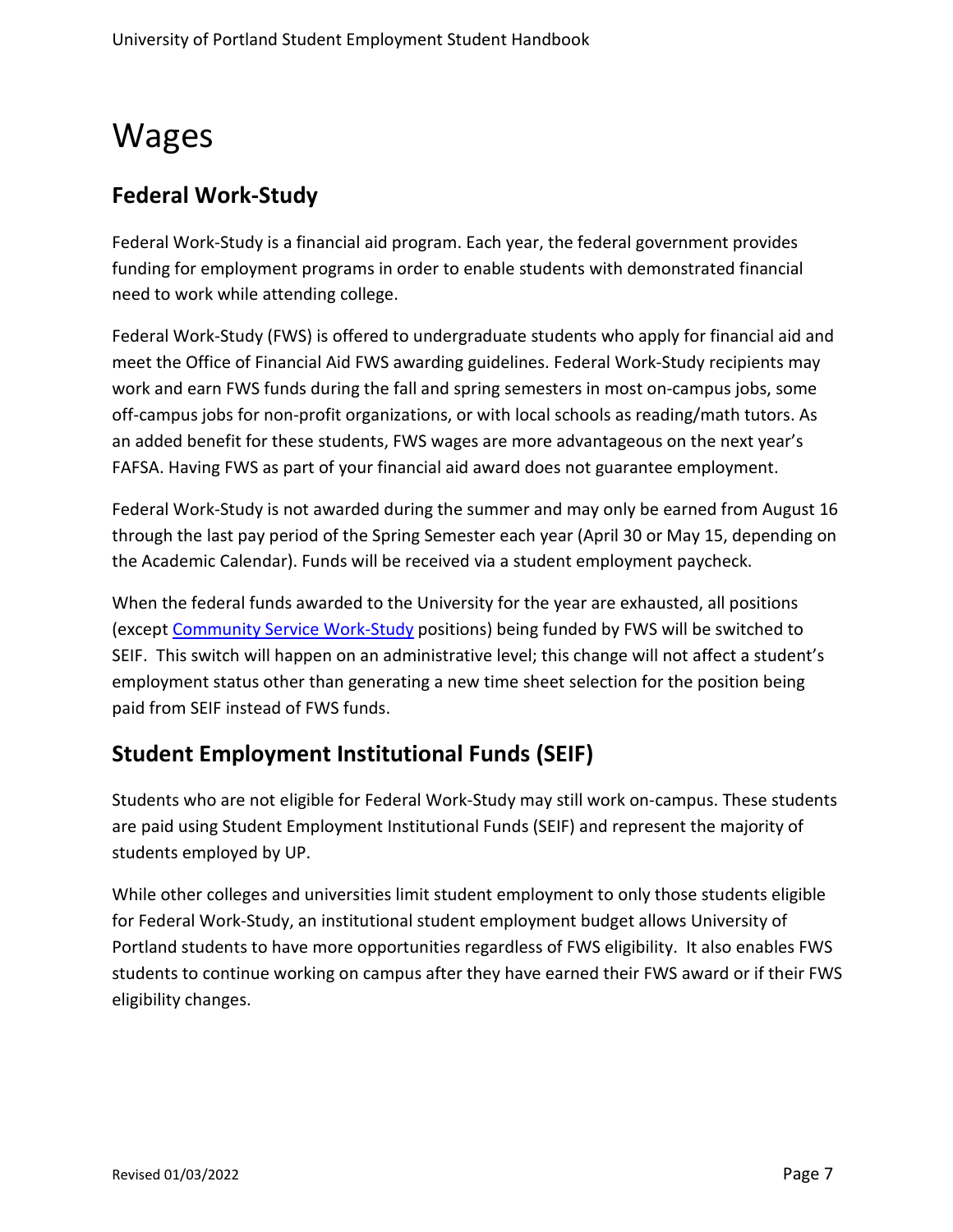### <span id="page-7-0"></span>**Wage Scale**

The hourly wage for all undergraduate student employees is \$14.00, with the exception of Community Service Work-Study (CSWS) positions that are paid \$14.50 for off-campus community service. Other exceptions to the maximum wage are generally not allowed, but in very unusual circumstances may be approved by the Controller.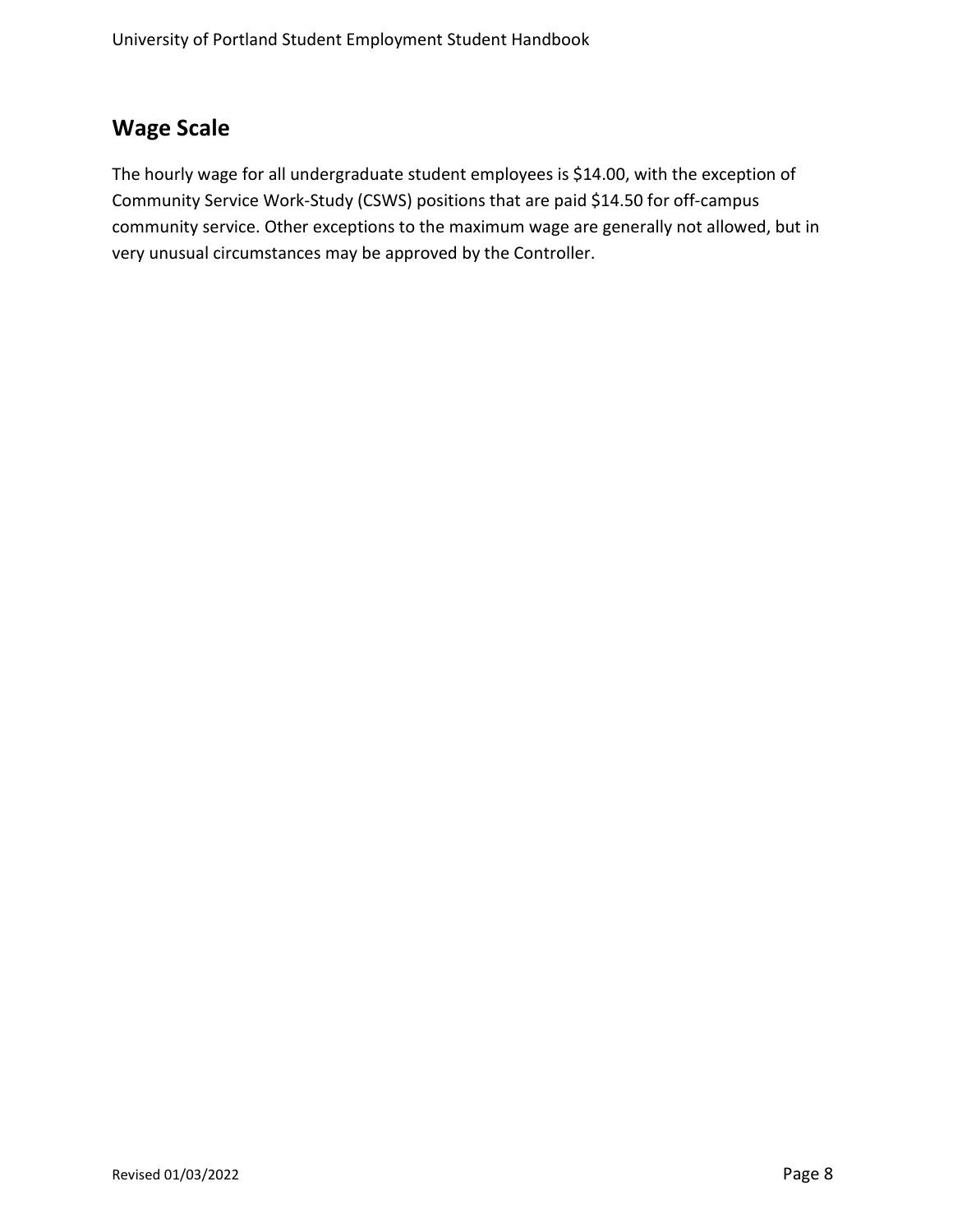# <span id="page-8-0"></span>Finding a Job

Students find their own jobs at the University of Portland; they are not assigned to specific positions. This gives each student the flexibility to find the type of position that best fits their interests, experience and class schedule each semester. It is the student's responsibility to initiate the job search and contact prospective employers. However, any student who has tried to find a job and is having difficulty may contact the Office of Financial Aid or Career Center for assistance.

The Career Center can help students during every step of their job search from resume and interview tools to finding jobs off campus. Visit their website at [www.up.edu/career](http://www.up.edu/career) to learn more about the resources available or to make an appointment with their office.

Campus employment is a very competitive job market. There are more students looking for jobs than there are jobs available. As there is a surplus of students seeking positions, supervisors are looking for the best. To give you the best chance of getting a position be sure to do the following:

- Keep an eye on the Student Job Board.
- Apply early and apply often.
- Take the application process seriously just as you would for any job application outside of the University.
- Visit the Career Center.

### <span id="page-8-1"></span>**On-Campus Job Listings**

Students are encouraged to start their job search by reviewing the online job listings, which are available on the University's HireTouch website at [http://up.hiretouch.com/search](http://up.hiretouch.com/search-jobs/student-jobs)[jobs/student-jobs](http://up.hiretouch.com/search-jobs/student-jobs) . This will provide the current list of available Student Employment Positions on campus. Postings include job title, position, department, close date, start date and job details. Please review the qualification requirements on the job details very carefully. Students who meet the minimum qualifications and are interested in the position can complete an application and provide all the requested materials through the HireTouch system.

Positions are posted online to help supervisors reach a broader audience of qualified applicants and provide students with equal access to jobs. The majority of new hires occur at the beginning of the fall semester. Fall job openings are posted on August  $1<sup>st</sup>$ . Job postings are continually added throughout the academic year and students are encouraged to frequently check the job board for openings. Summer job openings are posted beginning in mid-April.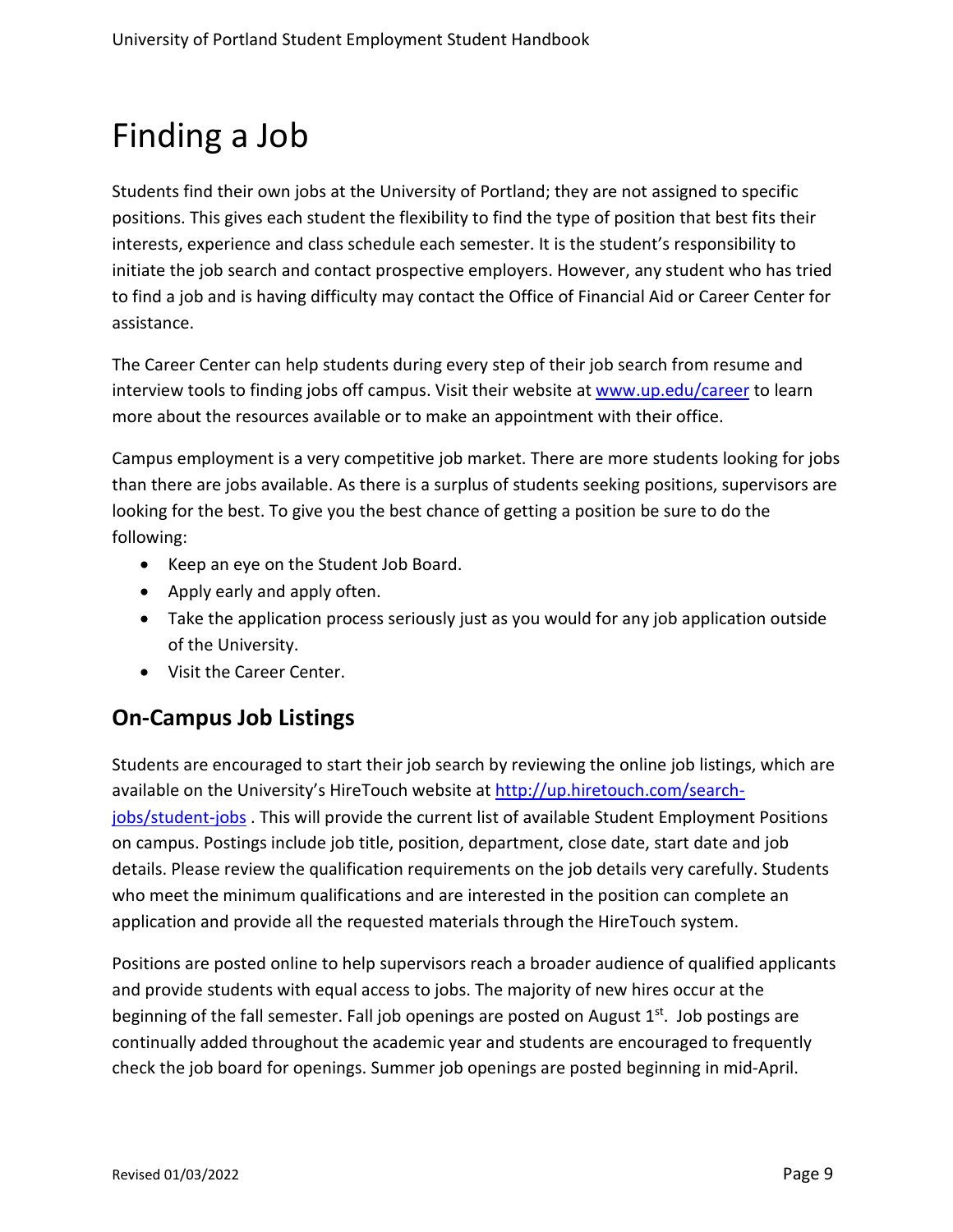### <span id="page-9-0"></span>**Community Service Work-Study (CSWS) Jobs**

Students with Federal Work-Study awards have an additional opportunity to earn their awards while working off-campus for various non-profit (tax-exempt) organizations or a federal, state or municipal government agency. An employment contract must exist between the University and the off-campus employer. The position must involve work that benefits the community at large. The University waives any contribution from the off-campus employer, covering 25% of the student's wages with SEIF. These positions are only available between August 16 and April 30 or May 15, depending on the Academic Calendar (i.e. fall and spring semesters). Students working in CSWS jobs may work up to 20 hours per week while classes are in session, and up to 29 hours per week when classes are not in session (breaks or periods between semesters).

Students interested in CSWS jobs should contact the Moreau Center for more information, [www.up.edu/moreaucenter.](http://www.up.edu/moreaucenter) Students who do not have a FWS award should contact the Office of Financial Aid to find out if FWS can be added to their award.

#### <span id="page-9-1"></span>**Reading and Math Tutors**

Students with Federal Work-Study awards have an additional opportunity to earn their awards off-campus as Reading and Math Tutors in local schools. These positions are only available between August 16 and April 30 or May 15, depending on the Academic Calendar. Students working as Reading or Math Tutors may work up to 20 hours per week while classes are in session, and up to 29 hours per week when classes are not in session (breaks or periods between semesters).

Students interested in being a Reading or Math Tutor should look for the job posting on the Student Employment Job Board.

### <span id="page-9-2"></span>**Off-Campus Jobs**

Many off-campus employers contact the University asking to advertise open positions. The Career Center maintains UP College Central Network for off campus opportunities including part-time, full-time and internships. To make the best use of UP College Central Network, we encourage you to watch the User Orientation video on the Career Center website [http://www.up.edu/career/default.aspx?cid=5969&pid=134.](http://www.up.edu/career/default.aspx?cid=5969&pid=134)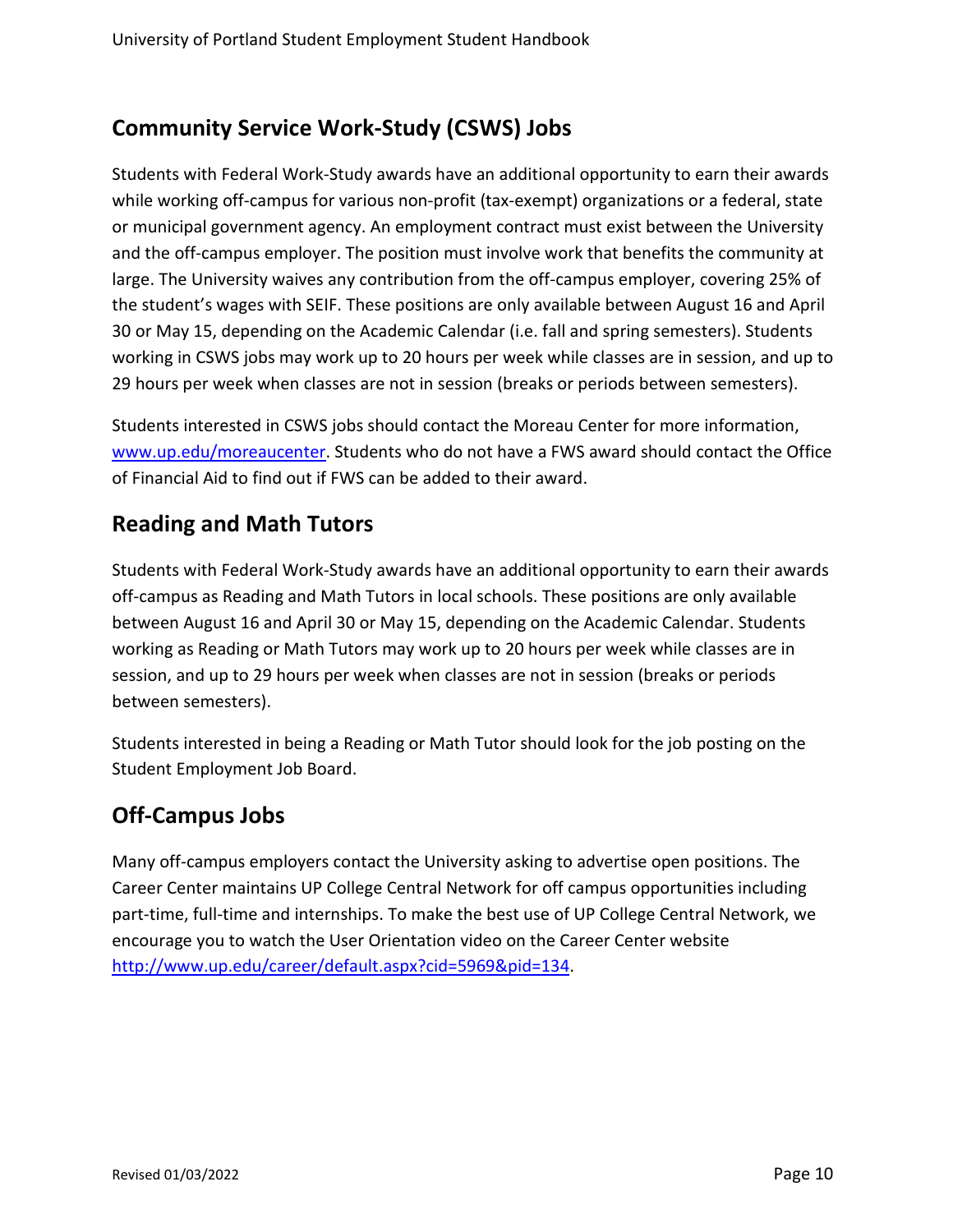# <span id="page-10-0"></span>Hiring

Each department determines its need for student employees. The department decides how many student employees to hire and the average number of hours each student employee will work per week.

There are two primary hiring periods during the year:

- Fall/Spring August 16 to May 15
	- o Hiring begins and jobs are posted online on August 1.
	- $\circ$  Students who will start working any time between August 16 and the following May 15 are considered fall/spring hires. Students may be paid with FWS (if eligible and available) or SEIF.
- Summer May 16 to August 15
	- o Hiring begins and jobs are posted online as they become available.
	- $\circ$  Students who will start working any time between May 16 and August 15 are considered summer employees and paid with SEIF.

#### <span id="page-10-1"></span>**A New Student Employee**

All students working at the University of Portland are paid an hourly wage. They are required to accurately record and submit all hours worked online through Web Time Entry. Student Employees receive a paycheck twice per month for the hours they have submitted.

A "new" student employee is defined as any student who is not already on the department's payroll. If the student has never worked on campus, he or she will be required to complete a Form I-9 and Form W-4 as well. Students should be prepared to present proper documentation of their eligibility to work and earn a paycheck in the US. These documents include but are not limited to:

- An original Social Security card AND a driver's license/state-issued identification/UP identification card; OR
- An original full form birth certificate AND a driver's license/state-issued identification/UP identification card; OR
- A valid United States passport (additional documentation not required).

For a complete list of acceptable documents, please see for completing the Form I-9, please see the last page of the Form I-9 or go to [http://www.uscis.gov/files/form/i-9.pdf.](http://www.uscis.gov/files/form/i-9.pdf)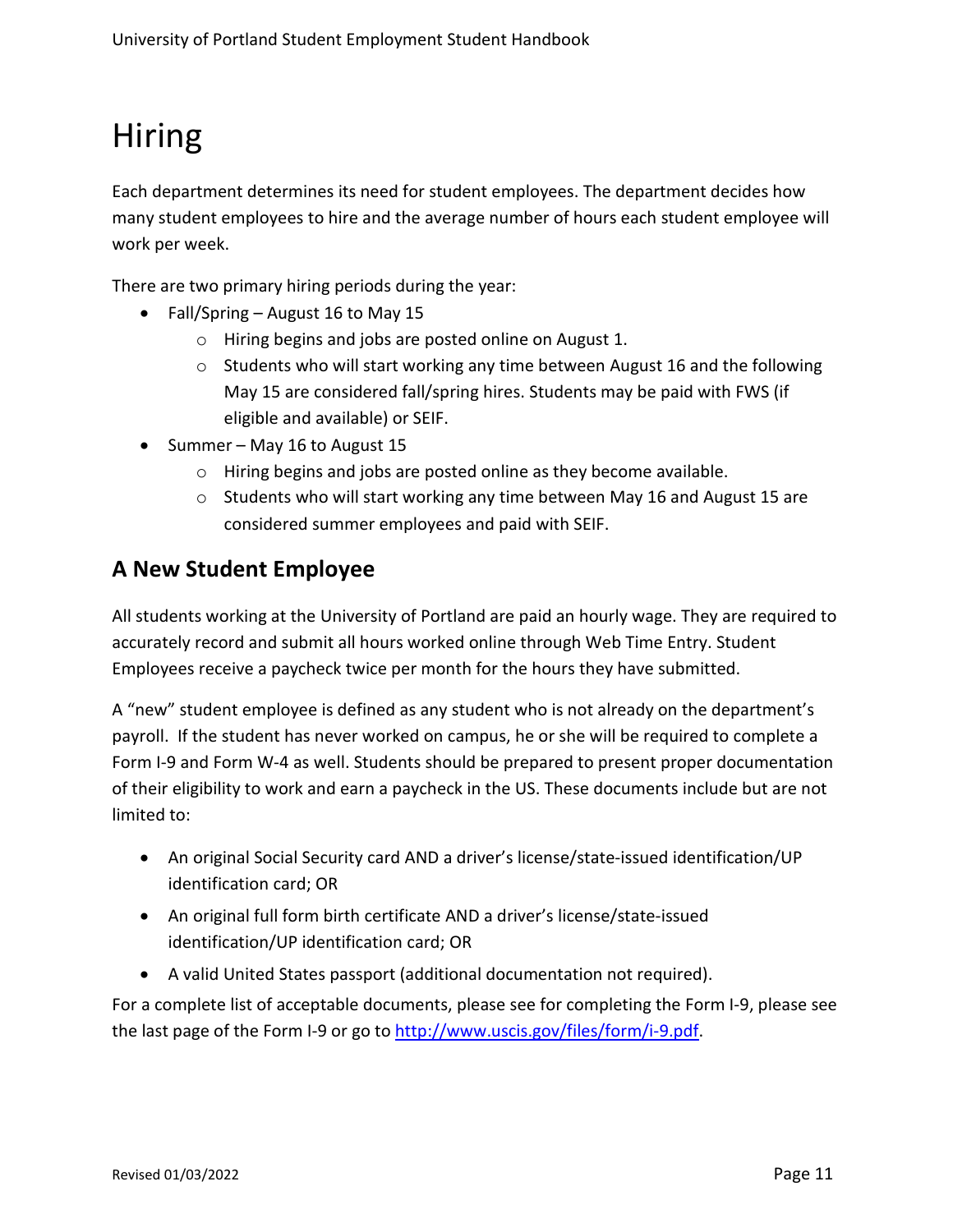A student must have a valid Social Security number in BANNER to be employed by the University. If a student does not have a Social Security number in BANNER he or she must provide a Social Security card to the Registrar's Office and have the Social Security number entered into BANNER prior to being employed.

The supervisor initiates a Hiring Proposal in HireTouch, letting the Office of Human Resources know they would like to hire the student. The Office of Human Resources will review the proposal making sure the student is eligible to work and that they have completed a Form I-9 and Form W-4. The student will also be required to read and sign the Student Employment Agreement in HireTouch. Once all documentation is completed, the Student Employment Coordinator will complete the Hiring Proposal and notify the student employee and their supervisor when a student can begin working in that position.

### <span id="page-11-0"></span>**Rehiring Hourly Student Employees**

Previous student employees may be rehired by their supervisor each spring. If the student is not rehired during the spring, they are required to reapply through the HireTouch system before they begin working again in the upcoming fall.

### <span id="page-11-1"></span>**Hiring International Students**

International students who are eligible to work on campus must comply with federal regulations regarding employment eligibility. If an international student does not already have a Social Security card<sup>[1](#page-11-2)</sup> and has been offered a position on campus, he or she can obtain a letter stating evidence of on-campus employment after completing a Form I-9 but prior to completing a Form W-4. The student *cannot* begin working until they have returned to the Registrar's office and Financial Aid office with their official Social Security Card. *It is crucial that the supervisor requires the student to complete a Form W-4 once he or she has obtained a Social Security number before allowing the student to begin working.*

<span id="page-11-2"></span> $1$  If an International Student already has a Social Security Number he or she may follow the regular Student Employment procedures.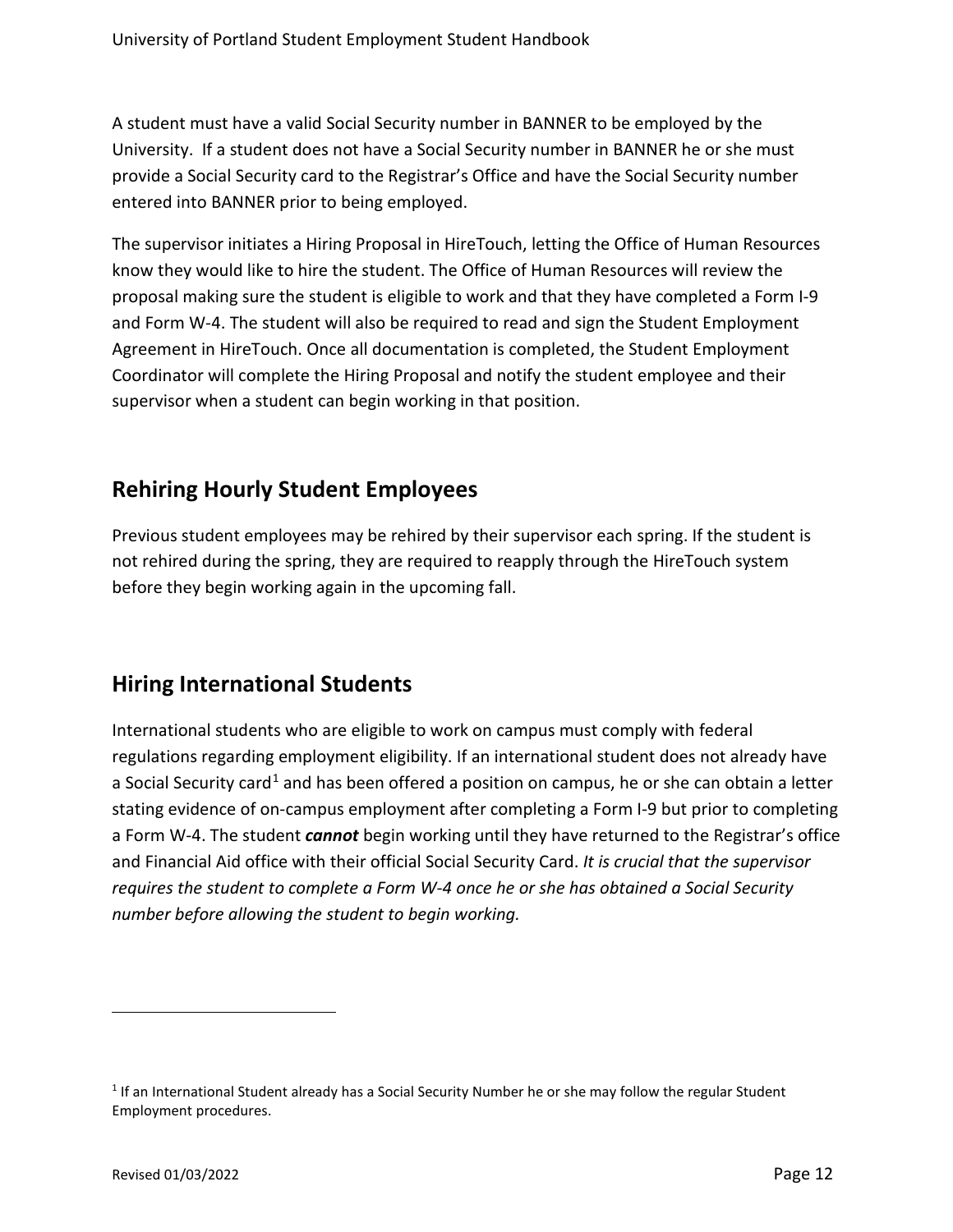The Office for International Student Services assists students with gathering the required documentation in order to apply for a Social Security card. The student will need to take all of the following items to the Social Security Administration Office:

- A completed application for a Social Security number
- Passport, I-20 Form and other forms of identification
- A letter from the UP Office of International Student Services confirming student status
- A letter from the UP Office of Human Resources confirming work opportunity
- A current class schedule

Processing can take multiple months before the student receives a Social Security card. The student may not begin working on campus until all required documentation has been completed (Form I-9, Form W-4 and a HireTouch Hiring Proposal). Once a student receives his or her Social Security card, he or she goes to the Registrar's Office with the Social Security Card to have the Social Security card entered into BANNER and then to the Office of Financial Aid to complete the Form W-4. The student must complete the required forms via Sprintax through the Controller's Office before they are eligible to begin working.

By IRS regulations, income taxes may need to be withheld from each paycheck. International students are exempt from contributions to FICA and Medicare, but they may not claim exempt from withholdings. To receive a refund of any or all withholdings, the student must file federal and state income tax returns each year.

### <span id="page-12-0"></span>**ADA Accommodations**

The University of Portland supports a workplace that is suitable and accessible for all staff, faculty, and student employees. Reasonable accommodations will be made for persons with temporary or permanent disabilities to allow for a fair and equal employment experience. This policy is based on the Americans with Disabilities Act (ADA), the Rehabilitation Act, and any applicable state laws. These regulations provide a comprehensive statutory and regulatory approach to eliminate discrimination against qualified persons with disabilities and entitle them to accommodations which assist them in meeting the essential functions of their positions.

The University is committed to evaluating and responding to requests for accommodation by following an interactive, confidential and individualized process, as described in the ADA. If you are an employee with concerns about accomplishing work tasks due to a disability and are in need of an accommodation, or if you are a manager/supervisor who has received an accommodation request from a direct report, please contact Student Employment to proceed. You may contact Claire Moore, Student Employment Coordinator, at x8040 or [studentemployment@up.edu.](mailto:studentemployment@up.edu)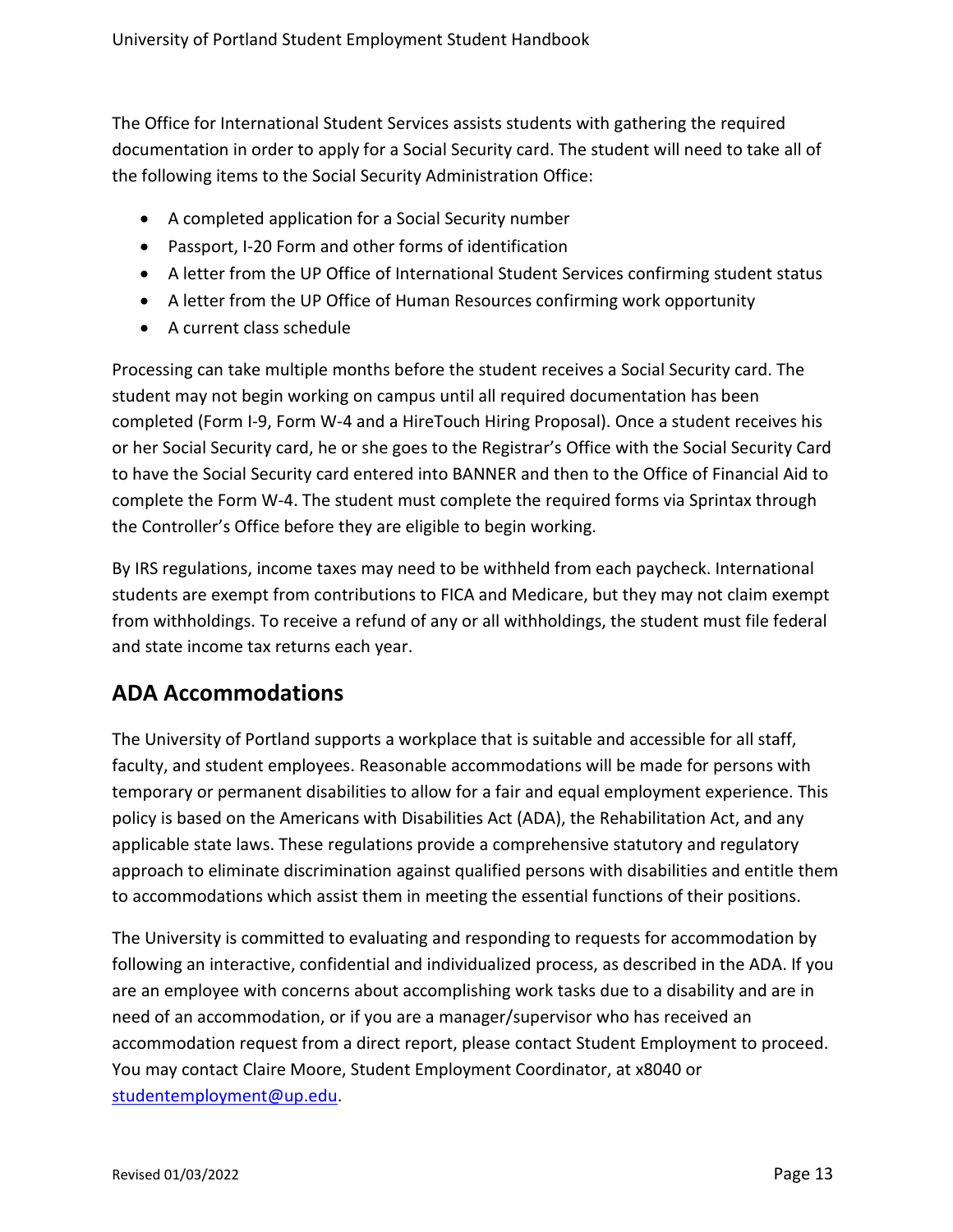#### <span id="page-13-0"></span>**Addressing a Workplace Concern**

In the event that a student employee has a complaint or concern regarding another student coworker, please speak with your supervisor regarding the situation. If the complaint or concern involves your staff supervisor, please contact the Student Employment Coordinator who is part of the Office of Human Resources directly.

In the event that the concern involves a faculty member, please contact the Student Employment Coordinator as well, who will partner with the Office of the Provost to resolve the matter at hand.

Please see the last page of the Handbook for Contact Information.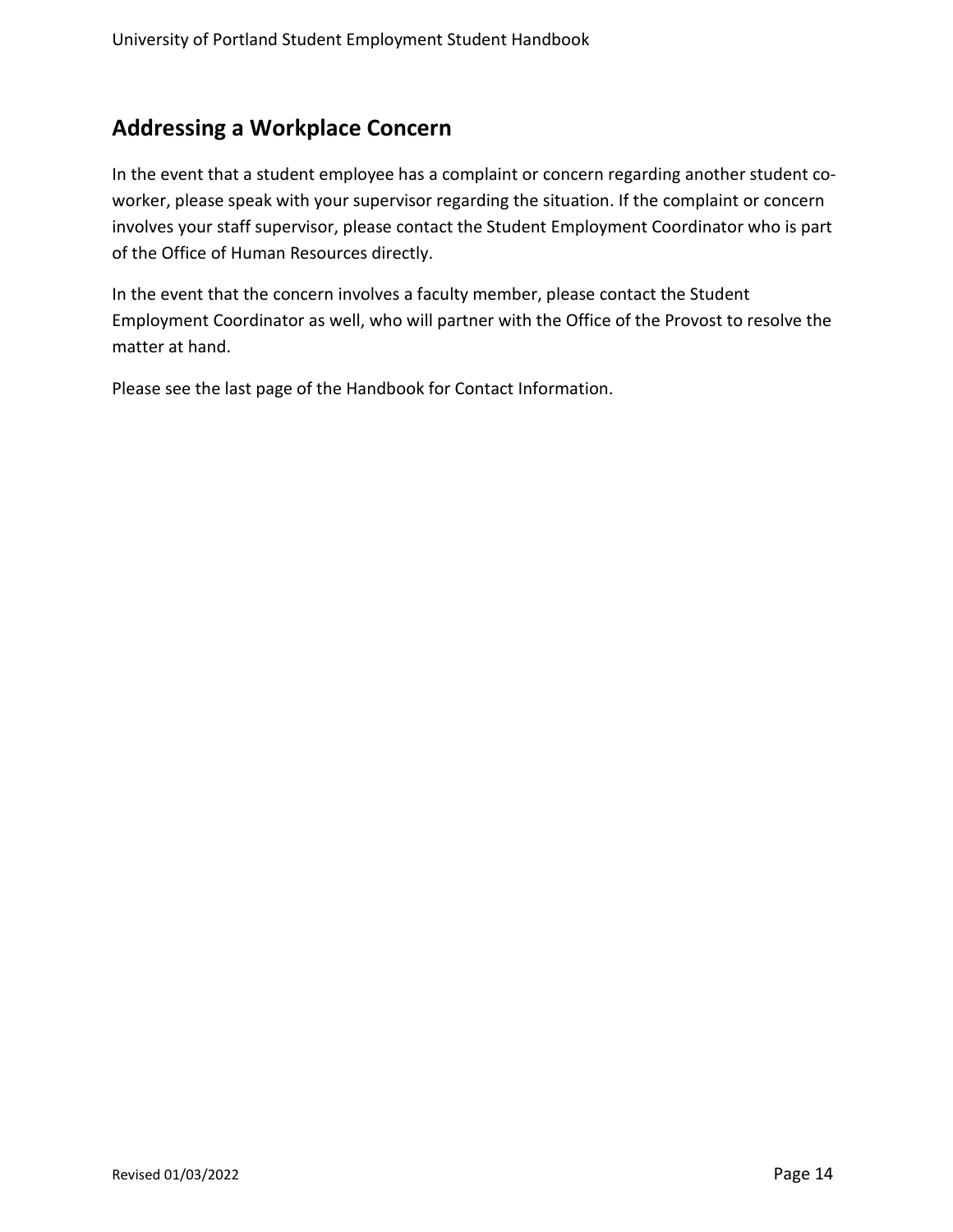# <span id="page-14-0"></span>Student Employee Responsibilities

When a student accepts a job offer, the student accepts the responsibilities that go along with being an employee. The student will be expected to manage their time in such a way that they can balance classes, coursework and personal time with their work schedule. Participation in the student employment program involves the following responsibilities.

#### <span id="page-14-1"></span>**Attendance**

Supervisors should establish acceptable standards regarding attendance according to the needs of their department and the job responsibilities of each student employee. Students are expected to adhere to the work schedule as assigned and keep supervisors advised in advance of their intention to work (or not) during each semester or break.

If it is necessary to be absent from work, the student should notify the supervisor as soon as possible prior to the shift, preferably in writing. Supervisors should clearly communicate under what circumstances absences or tardiness are acceptable, and what expectations their student employees must meet before risking reassignment or termination.

#### <span id="page-14-2"></span>**Behavior**

Students who accept a work assignment are expected to be completely loyal to their commitment. Any frivolous, irresponsible behavior or attitudes will be considered grounds for termination.

#### <span id="page-14-3"></span>**Policies**

Students are expected to abide by the policies, rules and guidelines established by the department and the University. If a student is not clear what these policies are, they need to ask the supervisor for clarification.

#### <span id="page-14-4"></span>**Schedules**

Supervisors arrange work schedules that address their department's needs while attempting to accommodate each student employee's class and exam schedule wherever possible. Student employees are expected to commit to the work schedule agreed upon and to explain in advance any changes that will affect their availability.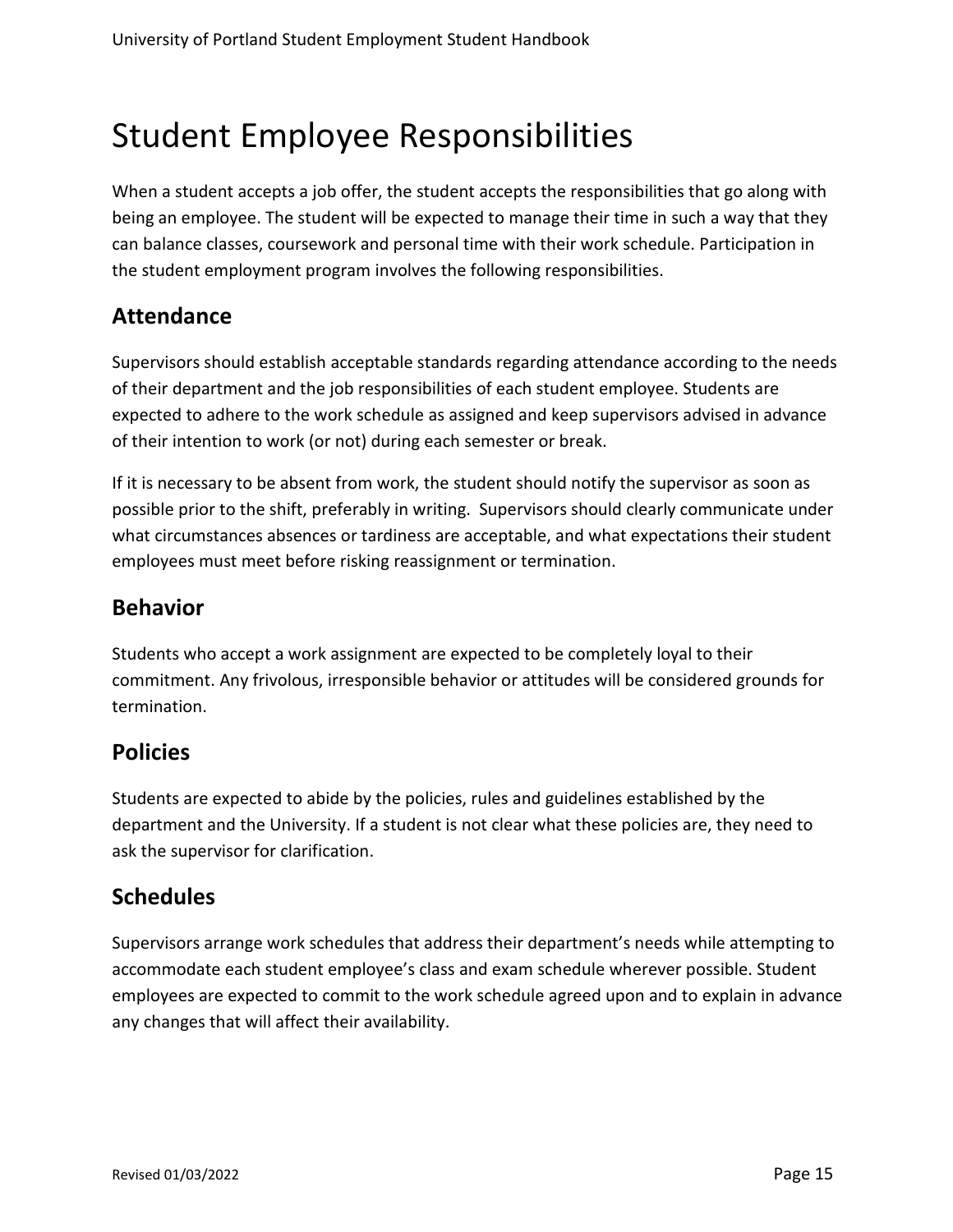# <span id="page-15-0"></span>Student Employment Policies

All supervisors and student employees should also know the following University-wide employment policies. It is the supervisor's responsibility to ensure that students are aware of and abiding by these policies. If a student does not understand any of these policies, it is the student's responsibility to ask the supervisor for clarification.

#### <span id="page-15-1"></span>**Active Job Limit**

Each student may hold up to three active student employment positions at a time. If a student already has three active positions, the student will not be eligible for additional positions until at least one of the three current positions is closed.

#### <span id="page-15-2"></span>**Limitations on Hours**

The student work week runs from Monday to Sunday. By University policy, student employees may not work more than 8 hours in one day or more than 20 hours per week, between all jobs, while attending classes. When classes are not in session (breaks, periods between semesters, or summer session when not attending classes) students are limited to 29 hours per week between all University jobs. Students may also never work during a scheduled class time; a student cannot skip class to work.

#### <span id="page-15-3"></span>**Breaks**

By Oregon State Law, every employee that works 6 or more consecutive hours is required to take a 30-minute (unpaid) meal break. The break must be taken between the 2<sup>nd</sup> and 5<sup>th</sup> hour of the shift and must be reflected on the student's time sheet. Employees should also be allowed a (paid) break of not less than 10 minutes for every 4 consecutive hours worked.

| <b>Scheduling of breaks &amp; lunch period (general information)</b> |                                                                    |  |
|----------------------------------------------------------------------|--------------------------------------------------------------------|--|
| Work 2 hours or less on a day                                        | No rest break or lunch period.                                     |  |
| Work 2 hours 1 minute up to 5                                        | One paid rest break of 10 minutes must be taken about middle of    |  |
| hours 59 minutes a day                                               | the work day; there is no lunch period.                            |  |
| Work 6 hours on a day                                                | One paid rest break of 10 minutes must be taken about 2 hours      |  |
|                                                                      | after the start of work; an unpaid lunch period of 30 minutes must |  |
|                                                                      | be taken about 4 hours after the start of work.                    |  |
| Work 6 hours 1 minute up to 8<br>hours on a day                      | One paid rest break of 10 minutes must be taken in the middle of   |  |
|                                                                      | the first half portion of work, and a second paid rest break of 10 |  |
|                                                                      | minutes must be taken in the middle of the second half portion of  |  |
|                                                                      | work; an unpaid lunch period of 30 minutes must be taken in the    |  |
|                                                                      | middle of the workday.                                             |  |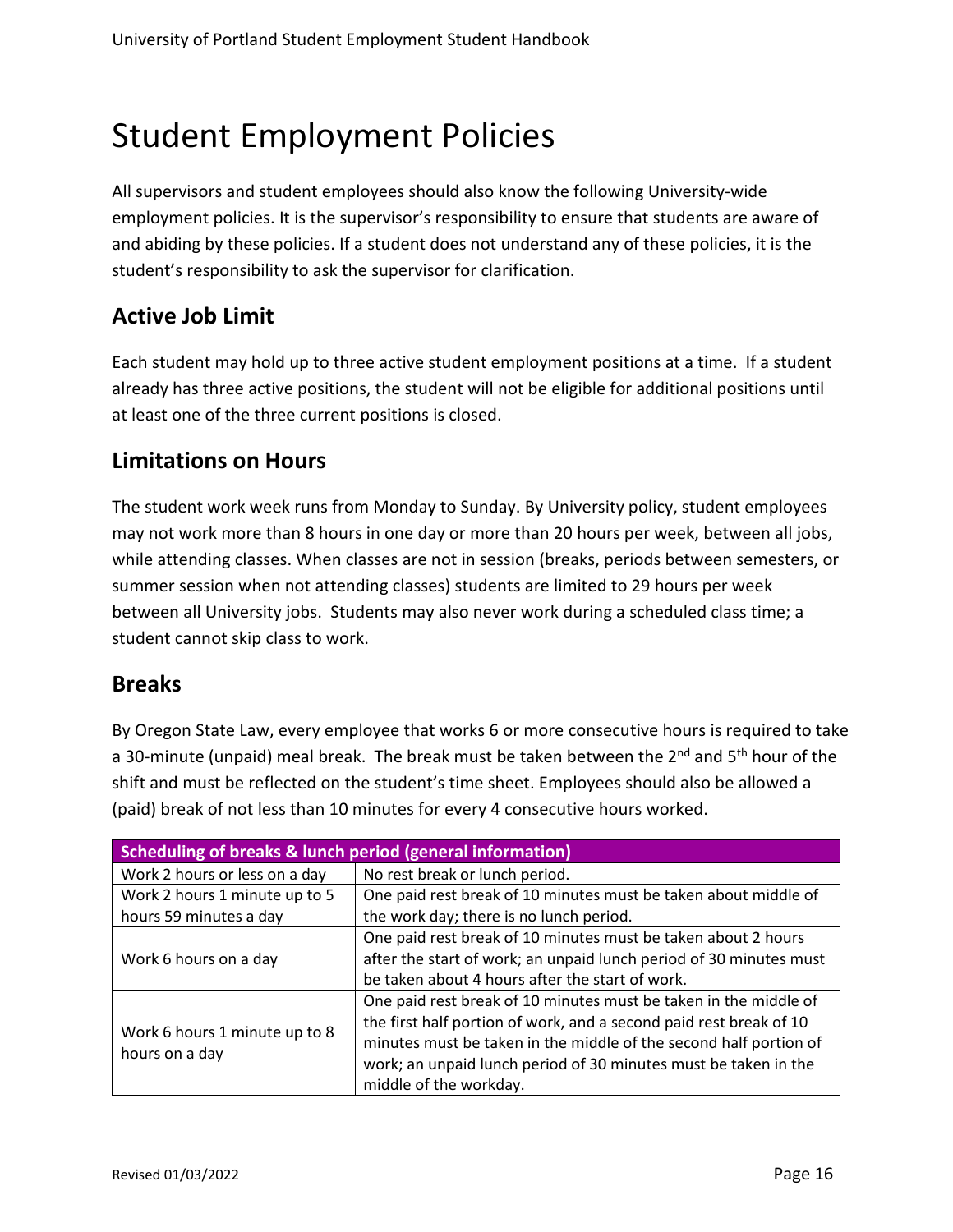#### <span id="page-16-0"></span>**Time Sheets**

Student employees must keep track of hours worked using Web Time Entry in Self Serve Banner (SSB) and submit them for approval by the dates specified on the [Student Employment Pay](https://www.up.edu/payroll/student-pay-schedule.html) [Schedule.](https://www.up.edu/payroll/student-pay-schedule.html)

### <span id="page-16-1"></span>**Annual Earning Limit**

Student employees are allowed to earn up to \$12,000 per fiscal year (from July 1 to June 30). If a student earns his or her full allotment their position(s) will be closed.

#### <span id="page-16-2"></span>**Non-Benefited Employees**

Students are non-benefited employees who do not earn overtime, holiday pay or jury duty pay. Students are not allowed to work more than 8 hours per day between all positions. The maximum total hours a student employee can work in a Sunday through Monday work week is 29 hours. Students who work more than 29 hours in a week (Monday through Sunday) will have their Student Employment eligibility terminated immediately (they will not receive a warning).

#### <span id="page-16-3"></span>**Leave of Absence**

A student is not eligible to work in Student Employment while on any type of Leave of Absence from the University of Portland. A student returning from a leave of absence can begin working on the first day of classes for the term that they are re-enrolled in.

### <span id="page-16-4"></span>**Confidentiality**

In doing the job, the student may have access to information that is expected to remain confidential. Supervisors should clearly explain to student employees what can be shared and with whom (other students, other staff, the general public, etc.) and what should remain confidential. If a student employee shares information inappropriately, it is grounds for termination. Consider having your student employees sign a Statement of Understanding. Samples are available from the Student Employment Coordinator.

### <span id="page-16-5"></span>**Family Work Restrictions**

A student may not work for a department in which any family member is a current staff or faculty member, including but not limited to: parents, guardians, siblings, aunts, and uncles. Regardless of whether the relative would be the direct supervisor, a student is prohibited from working for the same department as a relative.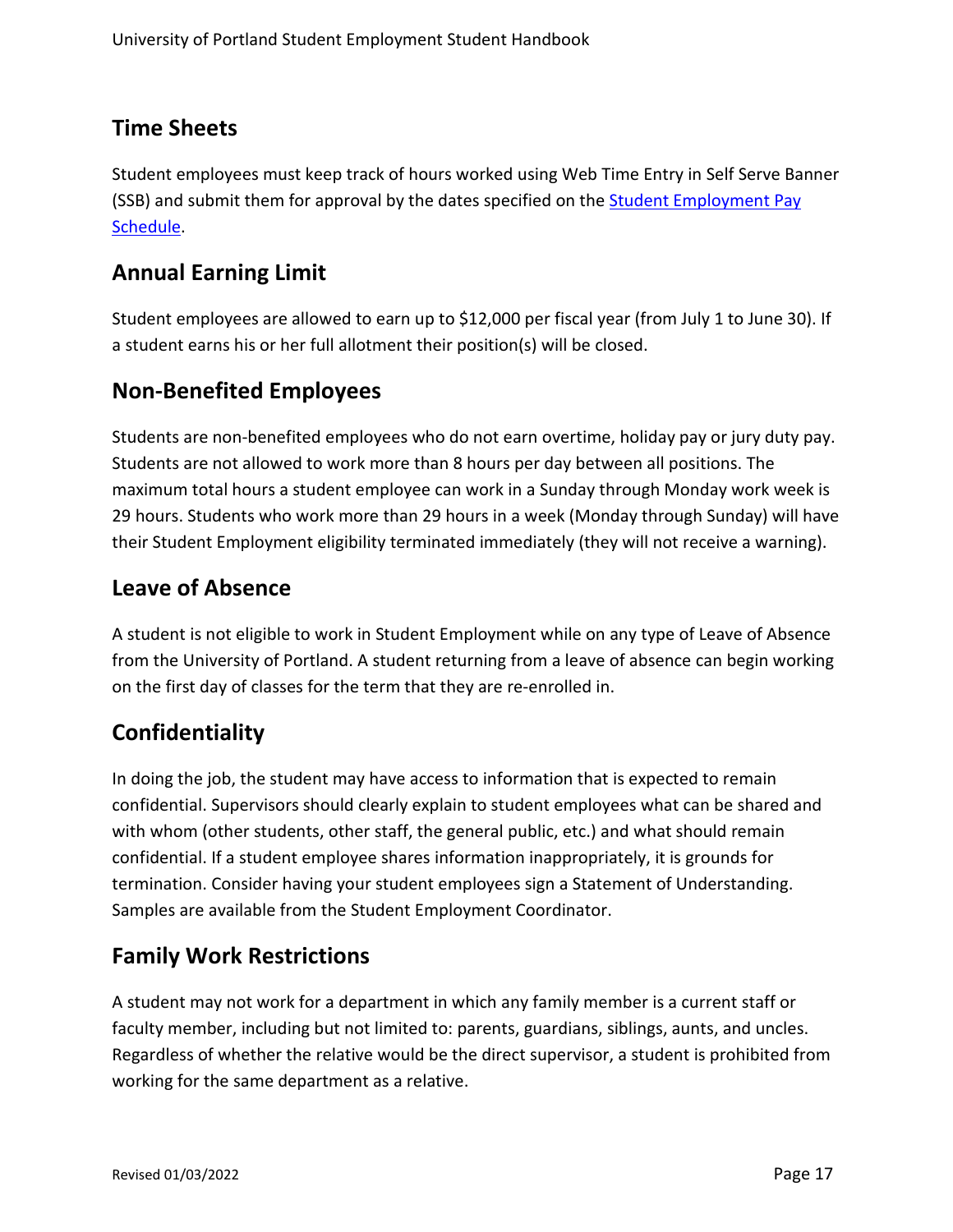### <span id="page-17-0"></span>**Health and Safety**

Supervisors should ensure each student employee knows the safety rules and what to do if an emergency arises. Student employees who earn taxable income are covered under the University's Worker's Compensation Policy. If a student employee sustains a work-related injury, immediately call Public Safety at 503-943-4444. The supervisor must also complete a Supervisor's Report of Injury available from Bill Jenkins in the Office of Human Resources. The student will fill out a Form 801 Worker's Comp Report of Job Injury and the supervisor will submit the form to Human Resources.

#### <span id="page-17-1"></span>**Minors working on campus**

No student under the age of 18 years should be working in any of the following departments:

- Physical plant
- Bon Appétit
- Public Safety

Furthermore, no minor should be handling or operating heavy equipment, operating power tools, or driving motor vehicles.

#### <span id="page-17-2"></span>**Student Vehicle and Transportation**

All student employees must abide by the University Vehicle and Transportation Policy for [Students.](https://www.up.edu/studentemployment/files/up-vehicle-policy.pdf) Questions or concerns about this policy should be directed to Public Safety at 503-943-7161.

If the student will be driving any vehicle, including campus carts, as part of their job duties, they must consent to a DMV driving record check. If any discrepancies (collision, speeding ticket, or other moving violation) appear on the driving record report, the supervisor will be notified and asked to confirm whether they still choose to hire that student employee for the driving position. All student drivers must also complete Public Safety's online Driver Safety Training.

### <span id="page-17-3"></span>**Shift Differentials**

Shift differentials are not considered for student employment. Students should be paid the same hourly wage regardless of when they work.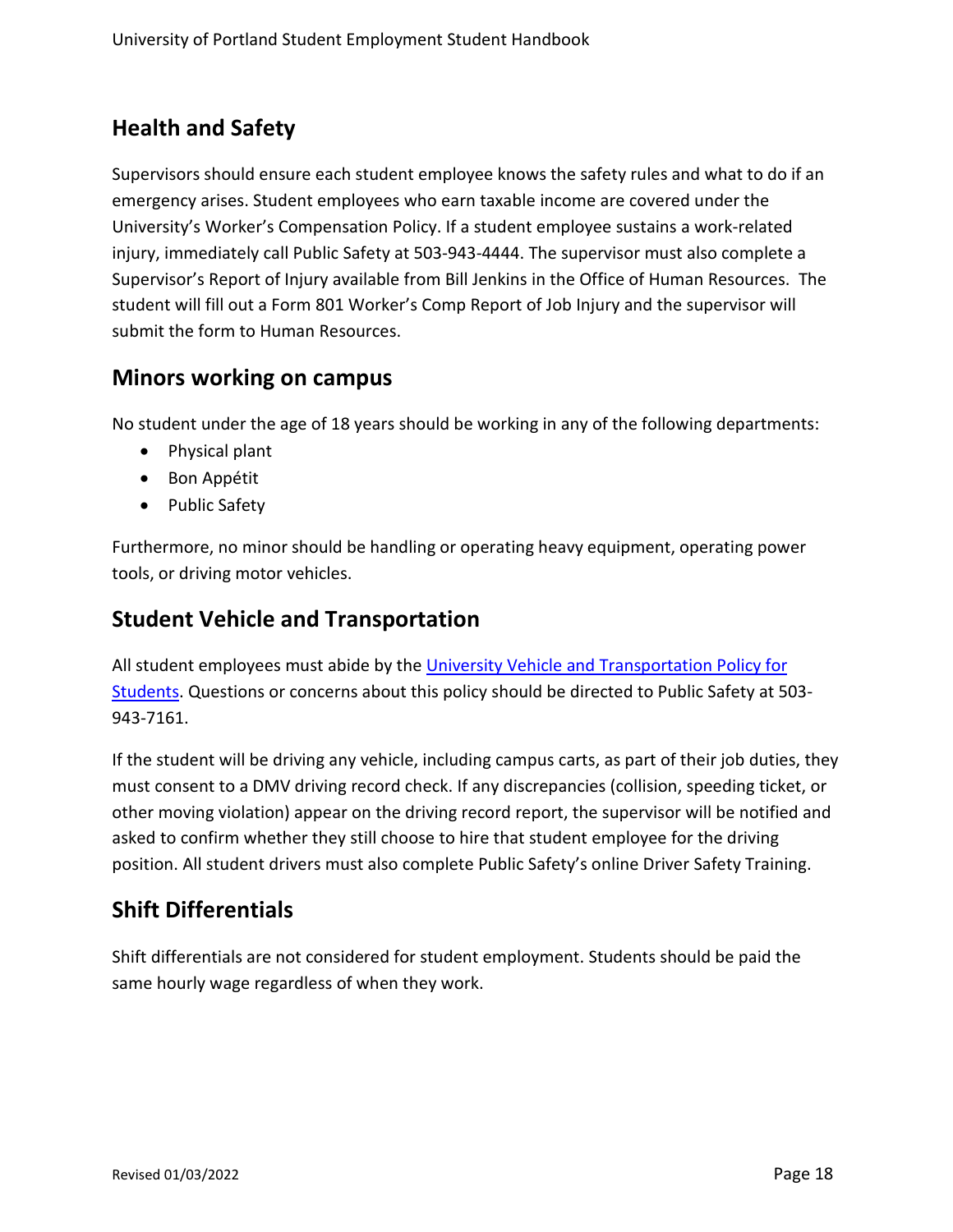#### <span id="page-18-0"></span>**Portland Sick Leave**

#### **Eligible Employees**

Employees who work at least 240 hours in a year within the City of Portland are eligible for sick leave. Eligible employees begin accruing sick time from the outset of employment. Eligible employees may begin using sick time as soon as it becomes available.

#### **Sick Time Accrual**

Eligible student employees earn 1 hour of sick time for every 30 hours worked and may accrue a maximum of 80 hours of sick time in total.

#### **Qualifying Absences**

Sick time may be used for the following reasons:

- For an employee's personal mental or physical illness, including pregnancy, childbirth and routine medical and dental appointments;
- To care for a family member with an illness, injury or medical appointment;
- If the employee's place of business closes for a public health emergency, or to care for a child whose school or daycare closes for a similar reason;
- To care for a family member whose presence in the community would jeopardize the health of others;
- If the employee is excluded from work by law due to health reasons; or
- For certain reasons related to domestic violence, harassment, and sexual assault or stalking.

For purposes of sick leave, "family member" is defined to include the spouse or domestic partner of the employee, the biological, adoptive, or foster parent or child of the employee, the grandparent or grandchild of the employee, a parent-in-law of the employee or a person with whom the employee was or is in a relationship of in loco parentis.

#### **Use of Sick Time**

Sick time may be used for qualifying absences in increments of one hour and may be used to cover all or part of a shift. Employees must use sick time for qualifying absences, however, employees may choose to trade shifts instead of using sick time. When using sick time, employees are not required to find coverage for their shift.

When using sick time, employees will be paid at the rate the employee would have earned had they not been absent.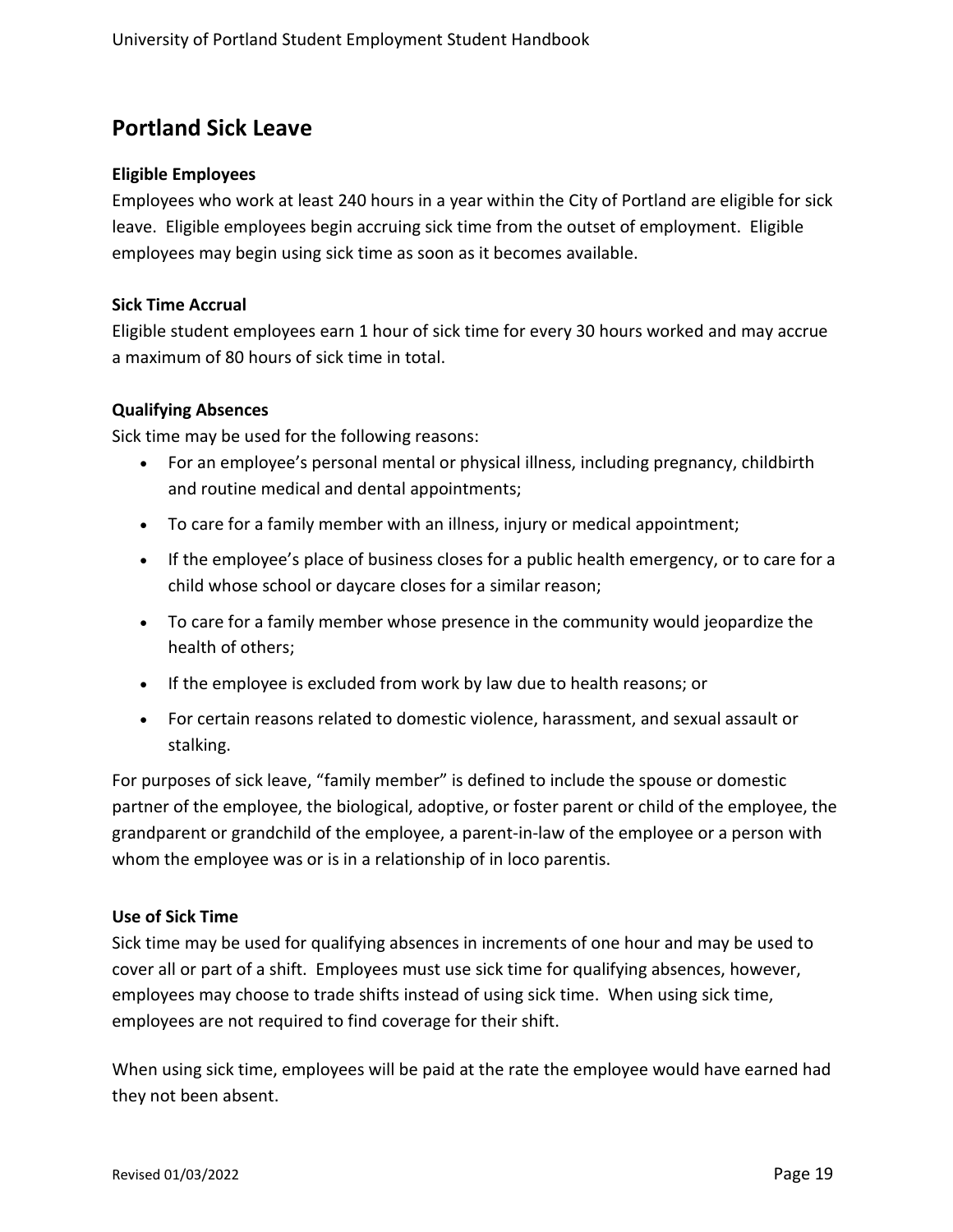Accrued but unused sick time will not be paid to the employee upon termination, resignation, retirement, or other separation of employment. An employee rehired within 6 months of separation is entitled to use previously accrued sick time immediately upon reemployment.

#### **Employee Notice**

For planned sick leave, the employee must notify their supervisor at least 30 days prior to the date the leave will commence or as soon as practicable. Employees must make reasonable efforts to schedule planned sick leave in a manner that does not unduly disrupt operations, and should attempt not to schedule sick leave during peak work hours, when work is time-sensitive, or when mandatory meetings are scheduled.

When sick leave is unforeseeable, the employee must verbally notify his or her supervisor of the need for sick leave before the start of the scheduled work shift, or as soon as practicable.

The University may deny sick leave if the employee fails to provide notice as stated in this policy or fails to reasonably attempt to schedule sick leave in a manner that does not unduly disrupt operations.

#### **Employee Documentation**

If an employee uses more than three consecutive days of sick leave, University of Portland may request reasonable documentation verifying the employee is out for a qualifying reason. University of Portland may deny the use of sick time for an absence until the employee provides the requested documentation.

#### **Interaction with Other Leave**

An employee's use of sick time may run concurrently with other leave under state or federal law, including leave taken pursuant to the Oregon Family Leave Act or the Family Medical Leave Act. An employee may not use paid sick time while receiving workers' compensation benefits.

#### **Prohibition on Discrimination**

No employee will suffer discrimination or retaliation for requesting, using, or complaining that they are not receiving sick time as required by the City of Portland. Employees may file a complaint with the Bureau of Labor and Industries if they feel sick leave has been denied or if they believe they have suffered retaliation for requesting or taking sick time. Employees are also encouraged to bring any concerns to the Student Employment Coordinator about the use of sick time or possible retaliation.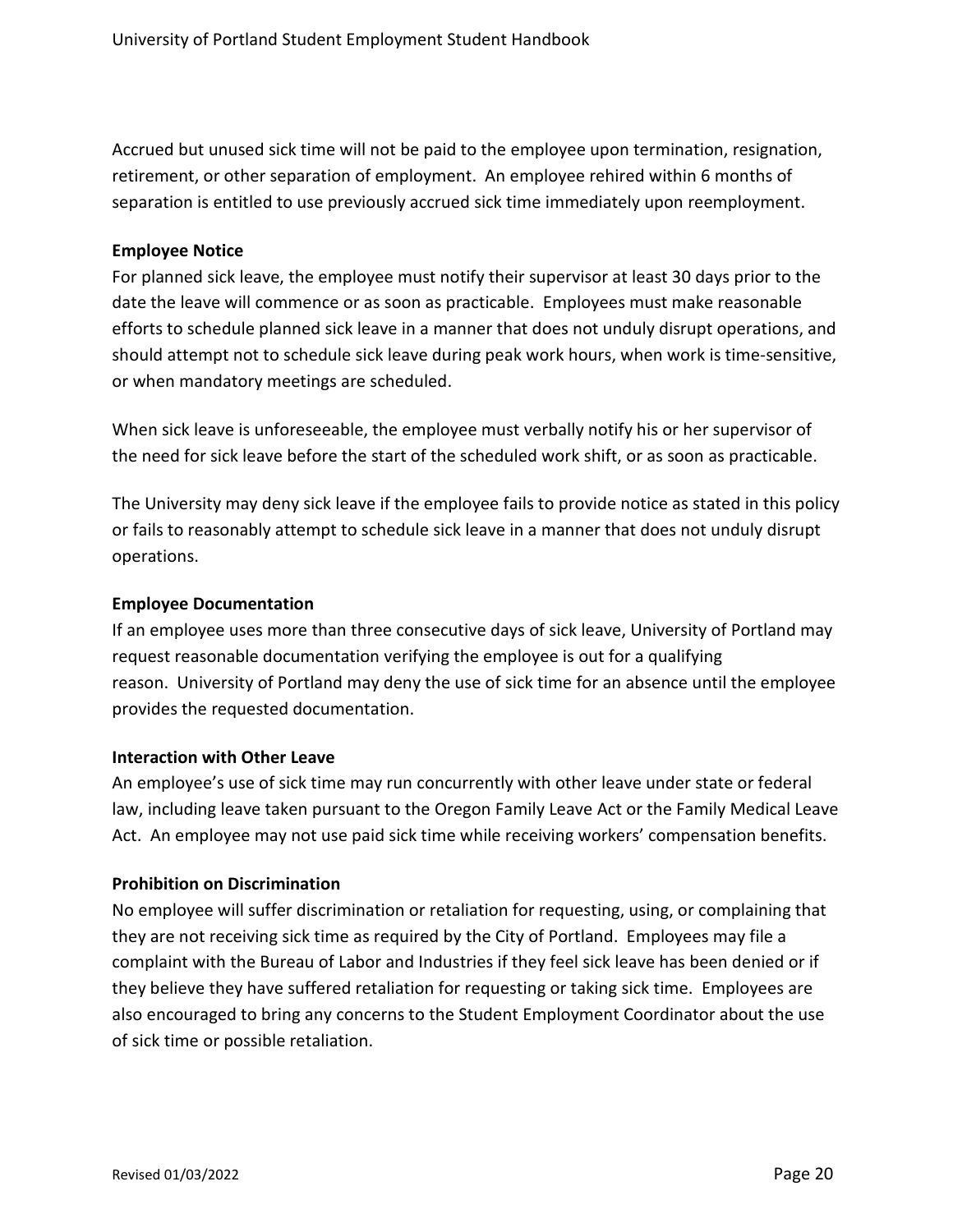#### <span id="page-20-0"></span>**Resident Assistant Work Policy**

A student who works as a Resident Hall Assistant on campus is limited to no more than 5 hours of student employment work per week, outside of their RA duties. This policy was implemented to ensure that RA's do not exceed the 20 hour per week limit between their RA role and other positions.

#### <span id="page-20-1"></span>**Use of Earnings**

All student employees receive semi-monthly paychecks, usually on the  $10<sup>th</sup>$  and  $25<sup>th</sup>$  of each month, that can be used however they wish. Most students deposit their earnings into a personal bank account to use for personal expenses or transportation costs, or to save for the next semester's educational expenses.

#### <span id="page-20-2"></span>**Warning and Suspension Policy**

If a student violates any of the Student Employment Policies, the Student Employment Coordinator will contact the student and the student's supervisor(s) via email to notify them of the violation(s). If the violation(s) continue, the student's Student Employment eligibility will be suspended and the student's position(s) will be closed.

If a student's student employment eligibility is suspended, the student must make an appointment to meet with the Student Employment Coordinator to discuss the ongoing violation(s) that resulted in the suspension and the options for reinstating their student employment eligibility.

The Student Employment Coordinator will work with the student to create and agree to a plan of action to avoid further violations of Student Employment policy and reinstate student employment eligibility contingent upon the continued completion of the agreed upon plan of action.

If the violation(s) continue, the student's Student Employment eligibility will be suspended for the remainder of the fiscal year and the student's position(s) will be closed. The student and supervisor(s) will be notified via email of the closure(s).

*Be advised:* given that the maximum allowable hours for student employees is 29 hours per week, any student employee who works more than 40 hours in a week will be immediately terminated without warning and not eligible for any student employment positions for the remainder of the fiscal year.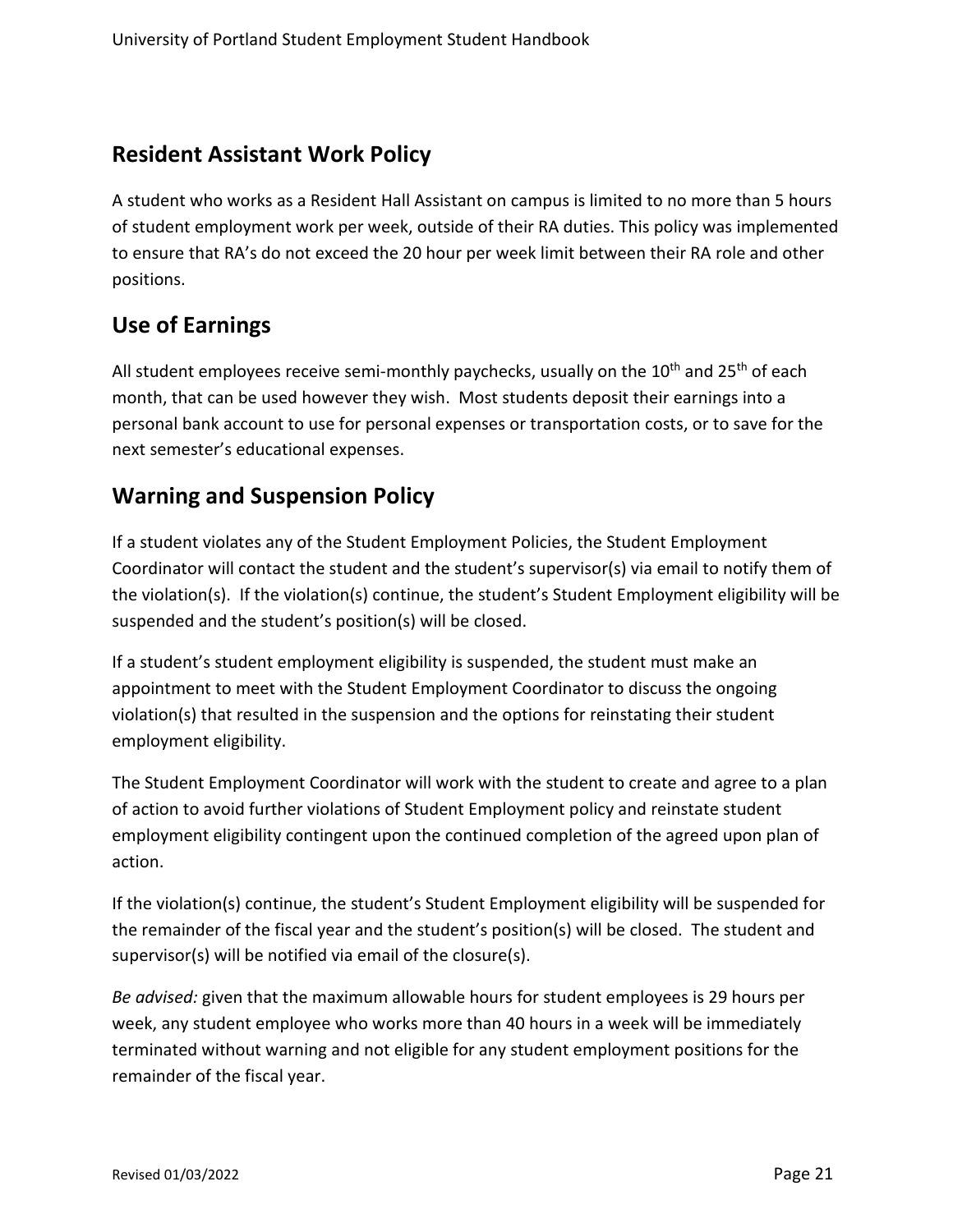# <span id="page-21-0"></span>Time Sheets and Paychecks

#### <span id="page-21-1"></span>**Tracking Hours Worked**

Employees are required to accurately record and submit their hours using the Paperless Payroll online time sheet system, Web Time Entry. A separate time sheet must be completed each pay period for each job. Enter actual hours worked and include any unpaid break(s) that must be taken. Do not enter hours missed on another pay period. When entering hours worked, please make sure to round according to the example below:

- $\bullet$  1-7 minutes worked = 0 hours
- 8-15 minutes worked = .25 hours
- 16-22 minutes worked = .25 hours
- $\bullet$  23-30 minutes worked = .50 hours
- $\bullet$  31-37 minutes worked = .50 hours
- 38-45 minutes worked = .75 hours
- $\bullet$  46-52 minutes worked = .75 hours
- $\bullet$  53-60 minutes worked = 1.0 hours

Students with more than one on-campus job must be careful to not enter hours that overlap between positions. It is against campus policy to be working two different jobs at the same time. There should also be at least a 15-minute gap between the end of one shift and the start of another shift at a different location, to allow for travel time between job sites.

Each time sheet is completed by the student, submitted for approval, and approved online by the supervisor. To receive paychecks on time, time sheets must be approved through Self Serve by the supervisor by the dates specified on the [Student Payroll Processing Schedule.](http://www.up.edu/controller/default.aspx?cid=9591&pid=4606)

The student's paycheck may be delayed for any or all of the following reasons:

- Time sheets not submitted
- There is an error with the online time sheet
- Required hiring paperwork was submitted late

If a paycheck is delayed for any reason, once the problems are resolved the student will be paid on the next payday for all hours submitted on all time sheets to date.

### <span id="page-21-2"></span>**Accessing Online Time Sheets**

Employees will fill out their time sheets using the Paperless Payroll system through Self Serve Banner (SSB). Student time sheets are available at [http://pilots.up.edu](http://pilots.up.edu/) or selfserve.up.edu, using the network login information. Follow the following steps in order to access and submit time sheets:

- Log in to [http://pilots.up.edu](http://pilots.up.edu/) then click Self Serve Banner (SSB) Log in
- Select "Employee" then "Time Sheet"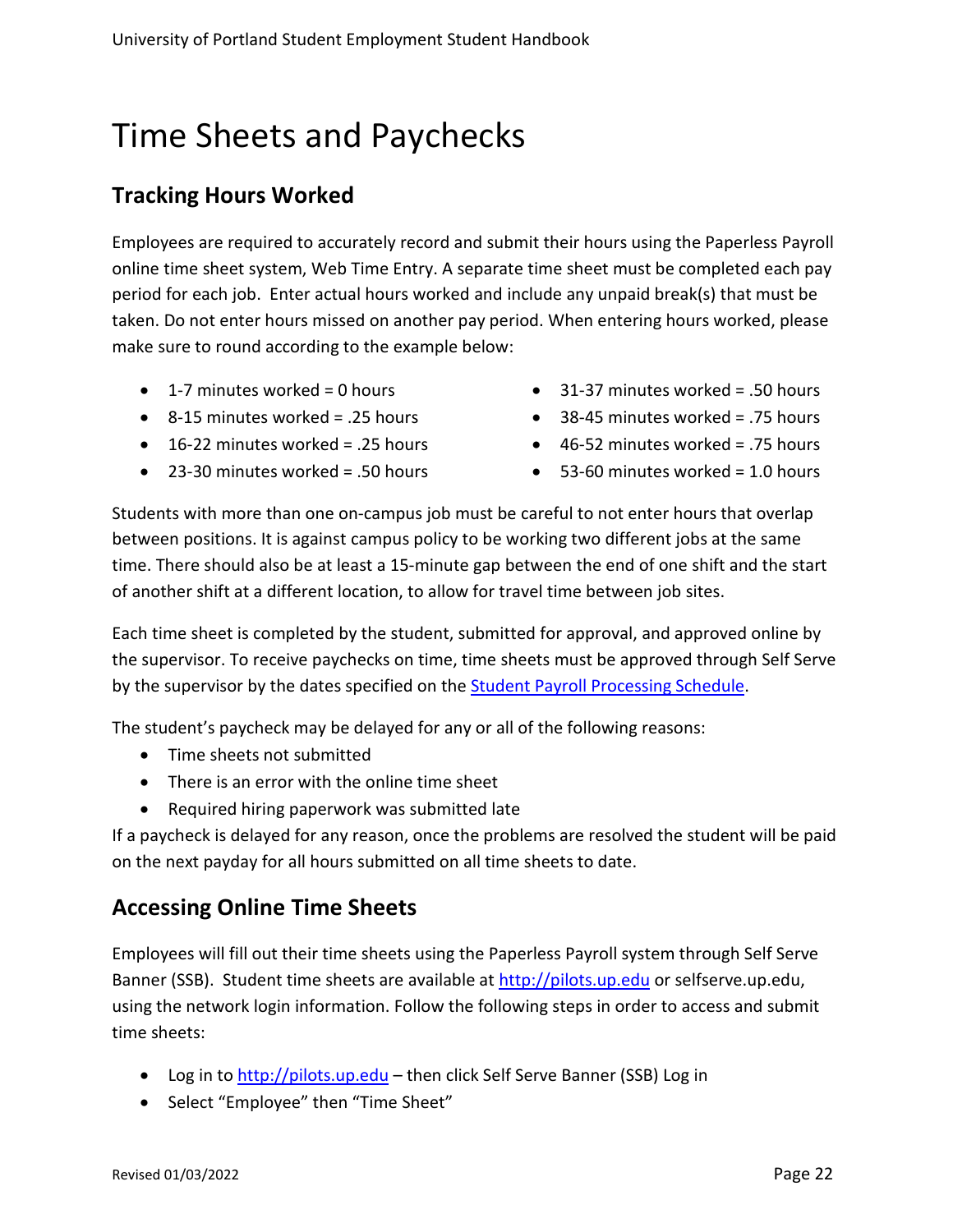- Select the appropriate position and pay period for the hours to be entered
- Enter hours worked under Regular Pay for each day worked. Enter start and end times, logging out for unpaid breaks and selecting appropriate AM/PM
- Save
- At the end of the pay period and all hours are entered click "Submit for Approval"

#### <span id="page-22-0"></span>**Paychecks**

Students receive a paycheck on the  $10<sup>th</sup>$  and 25<sup>th</sup> of each month, or the last business day prior to the 10<sup>th</sup> and 25<sup>th</sup>. Students can ensure they will be paid on time by submitting time sheets by due dates on the Payroll Processing Schedule. Incomplete hiring paperwork or time sheet errors can result in paycheck delays.

#### <span id="page-22-1"></span>**Missed Payment Form**

A student who missed entering hours on a time sheet after the payroll processing deadline needs to submit the Missed Payment form for all unreported hours worked during that pay period. Once signed off by your supervisor, the completed form should be returned to the Payroll office. Wages for the missed hours will be added to the next paycheck.

### <span id="page-22-2"></span>**Direct Deposit**

All students are required to sign up for direct deposit through Self Serve Banner (SSB) under the Personal Information Tab. For detailed help in setting up direct deposit, visit <http://www.up.edu/controller/> and select Direct Deposit and then Setup Instructions. A paystub will be emailed to each student after the direct deposit has been made by the Payroll Office.

An employee can choose to opt out of direct deposit by submitting the Opt Out Form to the Controller's office. If a student does opt out, the paycheck will be mailed to the local address on the student's file.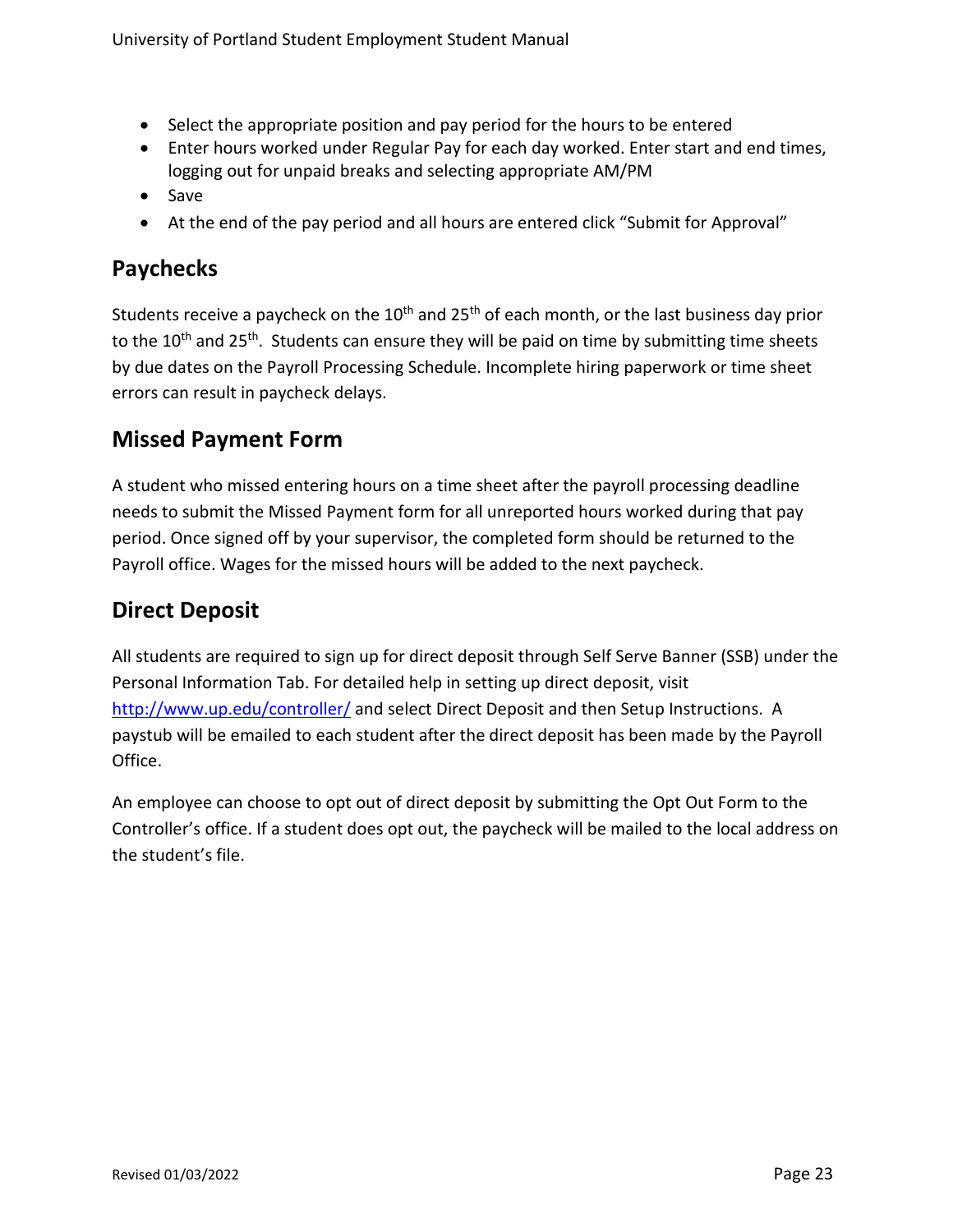# <span id="page-23-0"></span>Terminations

### <span id="page-23-1"></span>**Voluntary Terminations**

If the supervisor and the student mutually agree that the job is not working out for any reason, a Student Employment Change of Status Form should be completed by the supervisor and submitted immediately.

#### <span id="page-23-2"></span>**Involuntary Terminations**

If a student employee has demonstrated unsatisfactory work performance, and the supervisor has made reasonable attempts to communicate with the student about correcting the problem, then the student's position may be terminated. Grounds for dismissal include:

- Excessive or unauthorized absence from scheduled work
- Incompetence or inefficiency
- Not meeting the communicated expectations
- Insubordination
- Neglect of duty

The supervisor should notify the student in person, preferably, or in writing (*not email*), and keep documentation of such contact. As soon as the student has been notified, the supervisor completes a Student Employment Change of Status Form.

### <span id="page-23-3"></span>**Scheduled Terminations**

All student employees not rehired for the summer or fall via a Rehire Roster will have their position terminated effective May 15. Any student not registered for fall classes by August 1 or spring classes by December 15 will have their position(s) terminated. Any position terminated due to registration will be reinstated immediately once the student registers for classes.

### <span id="page-23-4"></span>**Depletion of Funds**

If a student earns their total available student employment allotment of \$12,000 in a fiscal year (July  $1 -$  June 30), the student's position(s) will be closed.

If a department depletes their entire student employment budget, all student employment position(s) associated with that department will be closed. Students will be eligible to have the position(s) reinstated once funds are available.